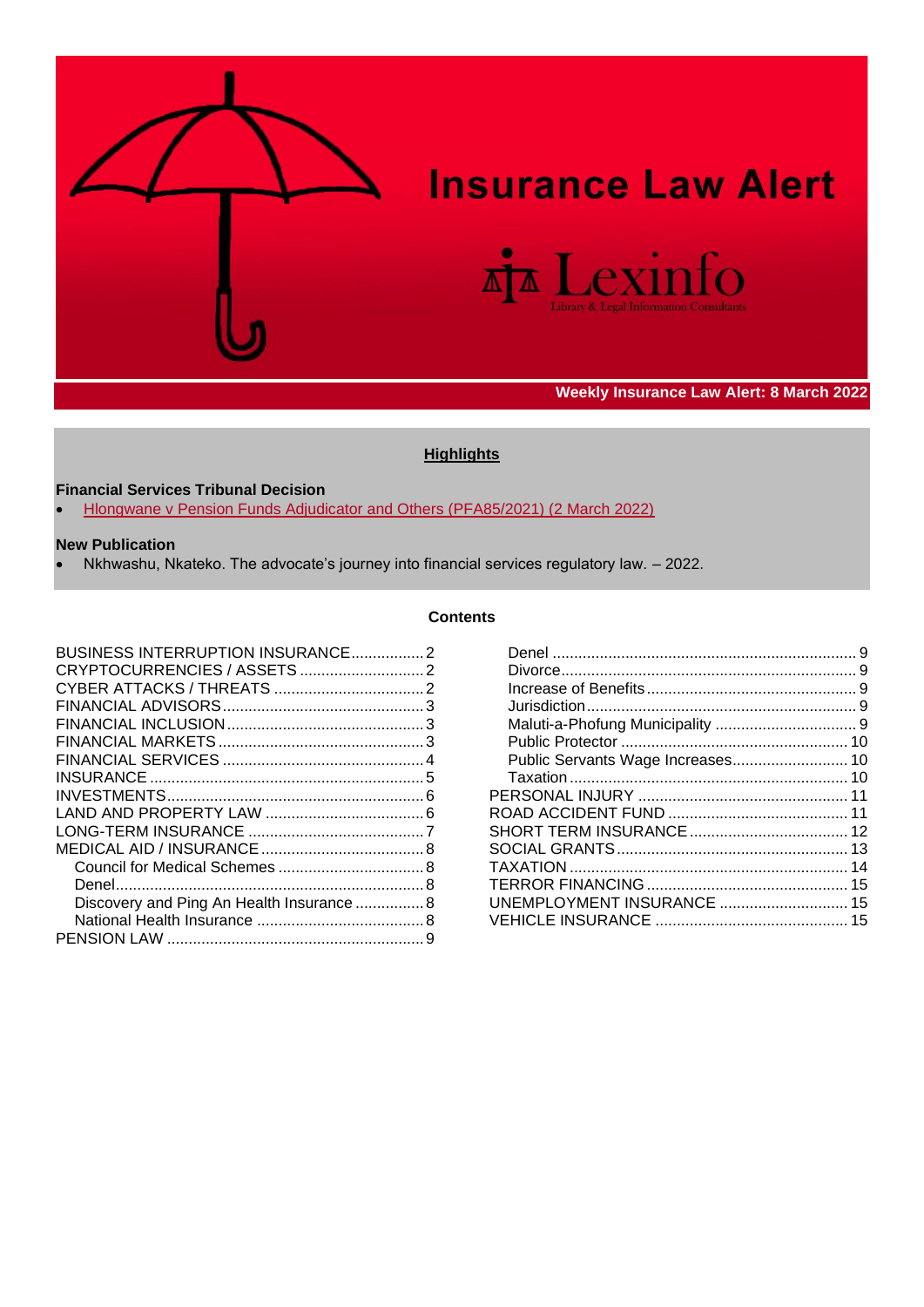

# **BUSINESS INTERRUPTION INSURANCE**

*Media Comment*

#### <span id="page-1-0"></span>**West, Edward. Santam pays out special dividend following CBI claims certainty.**

2022 March 4 IOL News

"Chief financial officer Hennie Nel said they had paid the special dividend because capital had built up from no dividend payments due to the uncertainty surrounding the Contingent Business Insurance (CBI) claims that arose through the pandemic. However, the court had ruled on these claims and good progress had been made to settle the claims, which had left the group with higher than optimal levels of capital, thus a special dividend was paid out to shareholders, he said."

[https://www.iol.co.za/business-report/companies/santam-pays-out-special-dividend-following-cbi-claims-certainty-a8bcd071-1e51-48e2-b5bb-](https://www.iol.co.za/business-report/companies/santam-pays-out-special-dividend-following-cbi-claims-certainty-a8bcd071-1e51-48e2-b5bb-12ea41edb920)[12ea41edb920](https://www.iol.co.za/business-report/companies/santam-pays-out-special-dividend-following-cbi-claims-certainty-a8bcd071-1e51-48e2-b5bb-12ea41edb920)

[Back to Contents](#page-0-0)

# **CRYPTOCURRENCIES / ASSETS**

*Internet Article*

#### <span id="page-1-1"></span>**Laurent, Lionel. When war hits, even crypto can't stay neutral.**

2022 March 4 Tech Central

"When Russia began its invasion of Ukraine, cryptocurrency fans appeared to be trapped in a decadent fantasy. A batch of CryptoPunk NFTs (blockchain collectibles) had just been yanked from auction at Sotheby's amid fading enthusiasm and a broader market selloff…Just as crypto fans are feeling forced to choose sides, crypto exchanges are also being asked to confront their freewheeling, patchily regulated past. While the likes of Kraken CEO Jesse Powell insist that crypto is about making "arbitrary lines on maps" meaningless, governments are prodding exchanges to make sure it's not being used to evade sanctions. Finance ministers from the Group of Seven and European Union are working on a "maximum" sanctions toolkit that includes crypto assets, while US financial regulators are probing whether NFT offerings run afoul of their rules.

<https://techcentral.co.za/when-war-hits-even-crypto-cant-stay-neutral/208457/>

#### *Media Comment*

#### **Kharpal, Arjun. The Russia-Ukraine conflict has thrust crypto into the spotlight and raised 3 big questions.** 2022 March 4 CNBC Africa

"The role of cryptocurrencies like bitcoin has been a key talking point during Russia's invasion of Ukraine and the enacting of sanctions and subsequent financial market turmoil. And it has thrown up three big questions about how it is being used and what its future looks like… After its invasion of Ukraine, Russia has been hit with a number of economic sanctions aimed at cutting the country off from the global financial system…This has led to a debate about whether cryptocurrencies, especially bitcoin, could be a way for those on sanctions lists to evade the restrictions." <https://www.cnbcafrica.com/2022/the-russia-ukraine-conflict-has-thrust-crypto-into-the-spotlight-and-raised-3-big-questions/>

[Back to Contents](#page-0-0)

# **CYBER ATTACKS / THREATS**

*Internet Articles*

# <span id="page-1-2"></span>**Aon South Africa. Cyber risks facing the retirement industry.**

2022 March 4 FA News

"Contending with the intensity and frequency of cyber threats to business operations is a 24/7/365 challenge. While the banking sector has intensified its cyber defences, threat actors have set their sights on the retirement industry. Not only is the financial quantum at risk huge, but the wealth and sensitivity of personal data sitting within retirement funds places the employers, administrators and trustees of retirement plans at significant risk in an environment that is increasingly litigious. The retirement industry is governed by a strict set of fiduciary responsibilities when it comes to the administration of personal and financial data."

<https://www.fanews.co.za/article/risk-management/32/general/1218/cyber-risks-facing-the-retirement-industry/34005>

**Stokes, Gareth. Cyber the next battle line for your business.** 2022 March 8 FA News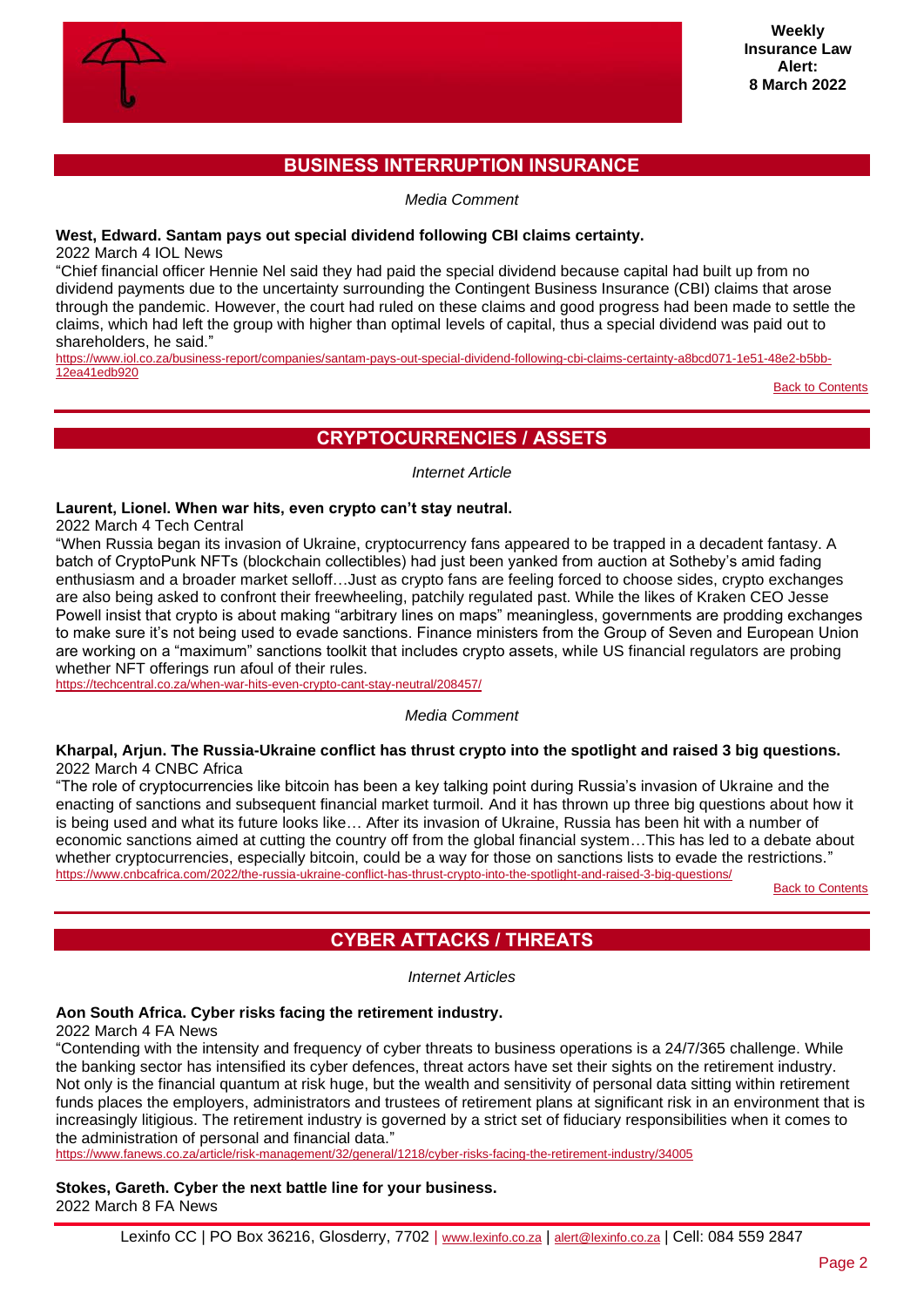

"Cyber incidents stand out as the top risk facing businesses, no matter which way you slice the date. The threat of data breach, cybercrime and information technology failures or outages took top position on the 2022 Allianz Risk Barometer whether presented globally; for Africa and the Middle East only; or for of individual Africa markets such as Kenya, Nigeria and South Africa… Commenting during the launch of the comprehensive survey, Senzile Ndlozi, Business Development Manager at Allianz Global Corporate & Specialty (AGCS) Africa identified 'business interrupted' as a dominant theme for both global and local risk environments." <https://www.fanews.co.za/article/short-term-insurance/15/commercial/1006/cyber-the-next-battle-line-for-your-business/34015>

*Law Firm Article*

#### **Bracher, Patrick. Insuring cyber risks: remember its OT as well as IT.**

2022 Mar 7 Financial Institutions Legal Snapshot

"The buzz about the Internet of Things of a few years ago has died down but the cyber world and its things are becoming increasingly interconnected. When considering insuring cyber risks, insurers must remember it is not only IT (Information Technology) but also OT (Operational Technology) that needs to be evaluated." <https://www.financialinstitutionslegalsnapshot.com/2022/03/insuring-cyber-risks-remember-its-ot-as-well-as-it/>

[Back to Contents](#page-0-0)

# **FINANCIAL ADVISORS**

*Media Release*

#### <span id="page-2-0"></span>**Financial Sector Conduct Authority. Public warning against Rothschild Capital SA (Pty) Ltd impersonating Rothschild and Co South Africa (Pty) Ltd. 2 March 2022.**

"The Financial Sector Conduct Authority (FSCA) warns the public against doing any financial services related business with Rothschild Capital SA (Pty) Ltd which is impersonating Rothschild and Co South Africa (Pty) Ltd, an authorised financial services provider. Rothschild Capital SA is using Rothschild and Co South Africa (Pty) Ltd's logo,name and trademarks to defraud unsuspecting financial customers. This has been done in order to mislead the public by creating a false association between Rothschild Capital (Pty) Ltd and Rothschild and Co SA (Pty) Ltd. [https://www.fsca.co.za/News%20Documents/FSCA%20Press%20Release\\_Public%20warning%20against%20Rothschild%20Capital%20SA%20\(Pt](https://www.fsca.co.za/News%20Documents/FSCA%20Press%20Release_Public%20warning%20against%20Rothschild%20Capital%20SA%20(Pty)%20Ltd%20impersonating%20Rothschild%20and%20Co%20South%20Africa%20(Pty)%20Ltd_02%20March%202022.pdf) [y\)%20Ltd%20impersonating%20Rothschild%20and%20Co%20South%20Africa%20\(Pty\)%20Ltd\\_02%20March%202022.pdf](https://www.fsca.co.za/News%20Documents/FSCA%20Press%20Release_Public%20warning%20against%20Rothschild%20Capital%20SA%20(Pty)%20Ltd%20impersonating%20Rothschild%20and%20Co%20South%20Africa%20(Pty)%20Ltd_02%20March%202022.pdf)

[Back to Contents](#page-0-0)

# **FINANCIAL INCLUSION**

*Media Comment*

#### <span id="page-2-1"></span>**Fatah, Iftin. Are central bank digital currencies the key to unlocking financial inclusion in Africa?** 2022 March 3 CNBC Africa

"More recently, the advent of central bank digital currencies (hereafter CBDC), presents a transformative opportunity for the global financial sector. New analysis shows over 90 percent of global economy exploring a CBDC. According to The Atlantic Council's CBDC Tracker, nine countries have now fully launched a digital currency. Nigeria is the latest country to launch a CBDC, the e-Naira, the first outside the Caribbean. The e-Naira is expected to boost cross-border trade and financial inclusion, make transactions more efficient as well as improve monetary policy, according to the Central Bank of Nigeria."

<span id="page-2-2"></span><https://www.cnbcafrica.com/2022/are-central-bank-digital-currencies-the-key-to-unlocking-financial-inclusion-in-africa/>

[Back to Contents](#page-0-0)

# **FINANCIAL MARKETS**

*Internet Article*

# **Narker, Mansoof. The Russian invasion of Ukraine: What does it mean for the markets?**

2022 March 7 FA News

"Major western nations have responded by announcing sanctions, mainly targeted at Russia's financial sector, politicians and wealthy oligarchs connected to Putin. While it is too soon to know exactly how the situation will play out, the impact has already been felt across global financial markets. With the global economy already fragile after the onslaught of the COVID-19 pandemic, supply chain disruptions and restarting of economies leading to a synchronised rise in inflation - the latest crises will certainly add fuel to the fire. Brent crude oil prices have spiked to over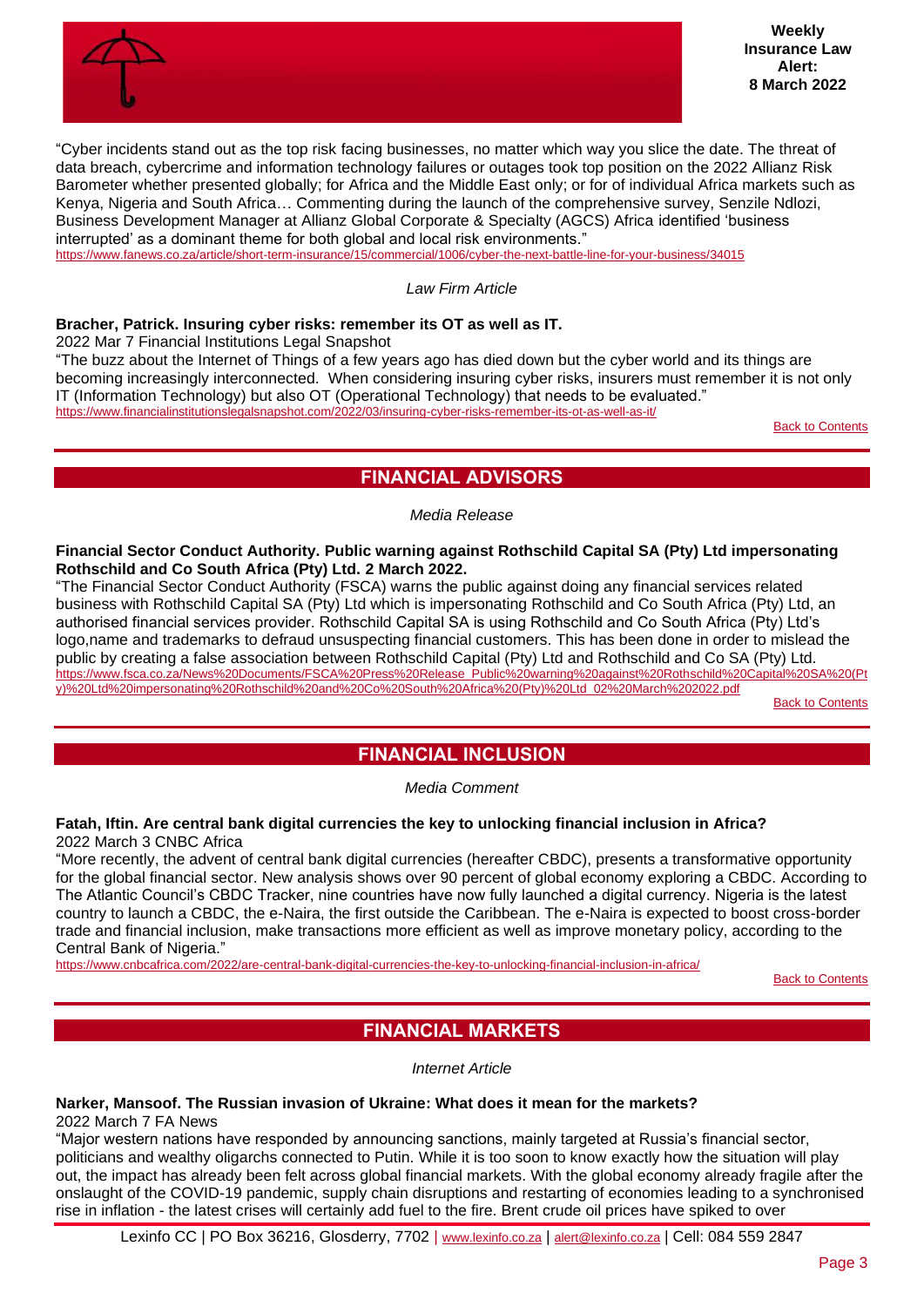

\$100/barrel, reaching highs last seen in 2014, while liquified natural gas (LNG) prices have also risen to near record highs amid an already tight market."

<https://www.fanews.co.za/article/investments/8/general/1133/the-russian-invasion-of-ukraine-what-does-it-mean-for-the-markets/34012>

*Law Firm Article*

#### **Van Staden, Charles. A short summary of the Exchange Control Circulars issued by the Financial Surveillance Department on 23 February 2022.**

2022 Mar 1 Cox Yeats Attorneys

"With reference to the February 2022 Budget Speech of the Minister of Finance, wherein further exchange control reforms were announced in Annexure F of the Budget Review, the Financial Surveillance Department issued the undermentioned Exchange Control Circulars to amend the Currency and Exchanges Manual for Authorised Dealers in foreign exchange."

[https://www.coxyeats.co.za/LegalUpdates/View/20165/A%20short%20summary%20of%20the%20Exchange%20Control%20Circulars%20issued%](https://www.coxyeats.co.za/LegalUpdates/View/20165/A%20short%20summary%20of%20the%20Exchange%20Control%20Circulars%20issued%20by%20the%20Financial%20Surveillance%20Department%20on%2023%20February%202022) [20by%20the%20Financial%20Surveillance%20Department%20on%2023%20February%202022](https://www.coxyeats.co.za/LegalUpdates/View/20165/A%20short%20summary%20of%20the%20Exchange%20Control%20Circulars%20issued%20by%20the%20Financial%20Surveillance%20Department%20on%2023%20February%202022)

*Media Comments*

# **Ryan, Ciaran. FSCA issues licences as part of move to clean up online trading.**

2022 March 8 Moneyweb

"As part of a move to clean the previously unregulated online trading market, the Financial Sector Conduct Authority (FSCA) has issued a batch of licences to online brokers offering over-the-counter derivatives products (ODPs). Among the non-bank players to receive ODP licences are QuickTrade, Khwezi Trade and IG Markets SA. The FSCA says it is currently considering 32 ODP licence applications consisting of both bank and non-bank entities." <https://www.moneyweb.co.za/investing/fsca-issues-licences-as-part-of-move-to-clean-up-online-trading/>

#### **Senekal-De Wet, Adri. The recent JSE censures are showing a distinct bias and lack of consistency.** 2022 March 2 IOL News

"Much like South Africa's judicial system when it comes to sentencing, where discretion still comes into play, although there are mandatory minimum sentences for specific severe offences (which would account for discrepancies in sentencing in certain cases), the Johannesburg Stock Exchange (JSE) appears to exercise a similar power of preference as to how it metes out its "punishment" on offenders. A curious case in point is that of the bourse's decision to impose a severe five-year ban on two former directors of embattled tech company AYO Technology Solutions."

[https://www.iol.co.za/business-report/opinion/the-recent-jse-censures-are-showing-a-distinct-bias-and-lack-of-consistency-c7c82627-b8b2-44d5-](https://www.iol.co.za/business-report/opinion/the-recent-jse-censures-are-showing-a-distinct-bias-and-lack-of-consistency-c7c82627-b8b2-44d5-8fed-51b62093e2fc) [8fed-51b62093e2fc](https://www.iol.co.za/business-report/opinion/the-recent-jse-censures-are-showing-a-distinct-bias-and-lack-of-consistency-c7c82627-b8b2-44d5-8fed-51b62093e2fc)

[Back to Contents](#page-0-0)

# **FINANCIAL SERVICES**

*Law Firm Article*

# <span id="page-3-0"></span>**Britton, Nicole and Van der Vyver, Ernie. The FSCA releases draft strategy for supporting transformation in the financial sector.**

2022 Mar 2 Clyde & Co

"The primary aims of the [draft strategy](https://www.fsca.co.za/Regulatory%20Frameworks/Documents%20for%20Consultation/Draft%20for%20public%20comment%20-%20FSCA%20Strategy%20for%20Supporting%20Financial%20Sector%20Transformation.pdf) is to adopt a two phased approach for promoting financial transformation, namely: Phase I: In terms of which the FSCA outlines its approach to promoting financial sector transformation limited to the existing policy framework, including the Financial Sector Regulation Act 9 of 2017 and the Financial Sector Code for Broad-Based Black Economic Empowerment issued in terms of the Broad-Based Black Economic Empowerment Act, 2003. Phase II: In terms of which the FSCA seeks to outline an approach for the FSCA to promote transformation under the future Conduct of Financial Institutions Act (once promulgated)." <https://www.clydeco.com/en/insights/2022/02-1/the-fsca-releases-draft-strategy-for-supporting-tr>

*Media Comments*

# **Gumede, Michelle. Oceana investors could get answers on forensic probe this week.**

2022 March 6 Business Live

"Investors in Oceana are hoping their patience in Africa's largest fishing group will be rewarded this week with the publication of its delayed annual financial results and the findings of a forensic investigation into allegations of accounting irregularities at its US subsidiary. The probe was prompted by a tip-off from a whistle-blower about dubious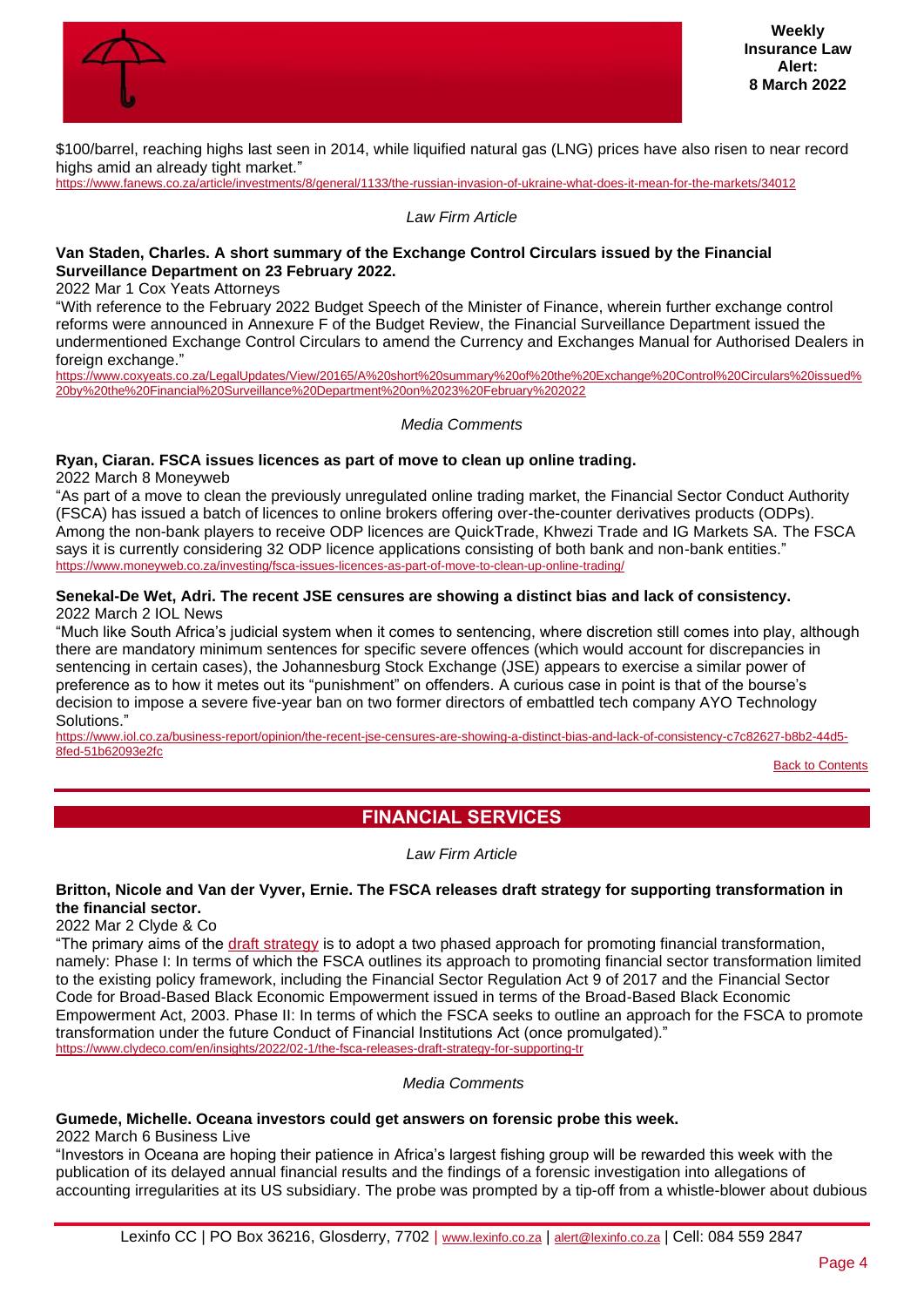

financial activities related to the accounting treatment of the group's 25% shareholding in Westbank Fishing that is held by Daybrook Fisheries, a subsidiary of Oceana..."

<https://www.businesslive.co.za/bd/companies/industrials/2022-03-06-oceana-investors-could-get-answers-on-forensic-probe-this-week/> (Subscription Needed)

#### **Jamal, Urooba. Russian firms are scrambling to open Chinese bank accounts in response to sanctions report.**

#### 2022 March 3 Business Insider US

""As far as financial sanctions are concerned, we do not approve of these, especially the unilaterally launched sanctions, because they do not work well and have no legal grounds," Guo Shuqing, chairman of the China Banking and Insurance Regulatory Commission, told a news conference on March 2, Reuters previously reported. "We will not participate in such sanctions. We will continue to maintain normal economic and trade exchanges with relevant parties," Shuqing was also reported as saying."

<https://www.businessinsider.co.za/russian-firms-scrambling-open-chinese-bank-accounts-2022-3>

*New Publication*



#### **Nkhwashu, Nkateko. The advocate's journey into financial services regulatory law. – 2022.**

"In this book, the author endeavours to share his personal journey as such relates to various developments within South Africa's financial sector regulatory framework. This is being done while also acknowledging the evolutionary nature of the legal profession or rather looking at potential or emerging areas of specializations within (tied to various financial sector laws). Such narrative emanates from firsthand experiences by having been closer to some of these key developments within this space. The formal adoption of the Twin Peaks regulatory framework and other supervisory approaches forms the basis of discussion. The author has been closer to these while working within the relevant policymaker, industry representative body and currently regulatory and supervisory body.

Thus, the narrative is quite interesting and educational as it follows the same sequence which also mirrors that related to the ideal legislative process which ultimately results in the promulgation of legislation. Discussions are informed by, amongst others, the Financial Sector Regulation Act, 2017, the Financial Intelligence Centre Amendment Act, 2017, Financial Advisory and Intermediary Services Act, 2003, Conduct of Financial Institutions Bill, 2018, draft Conduct Standard for Banks, 2019 and the World Bank's Retail Diagnostic report, 2018. The author goes on to narrate personal experiences and lessons learned while within the consulting space. The author goes on to discuss other not-so court related areas of specialization within the legal profession. Most importantly, the author further goes on to adopt a futuristic outlook as regards conduct regulation of financial institutions, banks to be specific. This is one area which was never regulated before and or written quiet substantially about. This is the very area in which the author argues to present countless opportunities for the those with relevant expertise including that of interpreting legislation, compliance and risk management. Finally, the author looks at some of the relevant reports and their findings with the intention of pre-empting where the entire financial sector regulatory frameworks is headed especially as regards conduct regulation of banks and many more."

Price: R280 all inclusive (delivery via Paxi). To order a copy kindly contact the author via call or WhatsApp on 082 841 7455.

**[Back to Contents](#page-0-0)** 

# **INSURANCE**

*Internet Article*

<span id="page-4-0"></span>**Intermed Marketing. Brokertools CRM game changer is expanding into new industries.** 2022 March 7 BizCommunity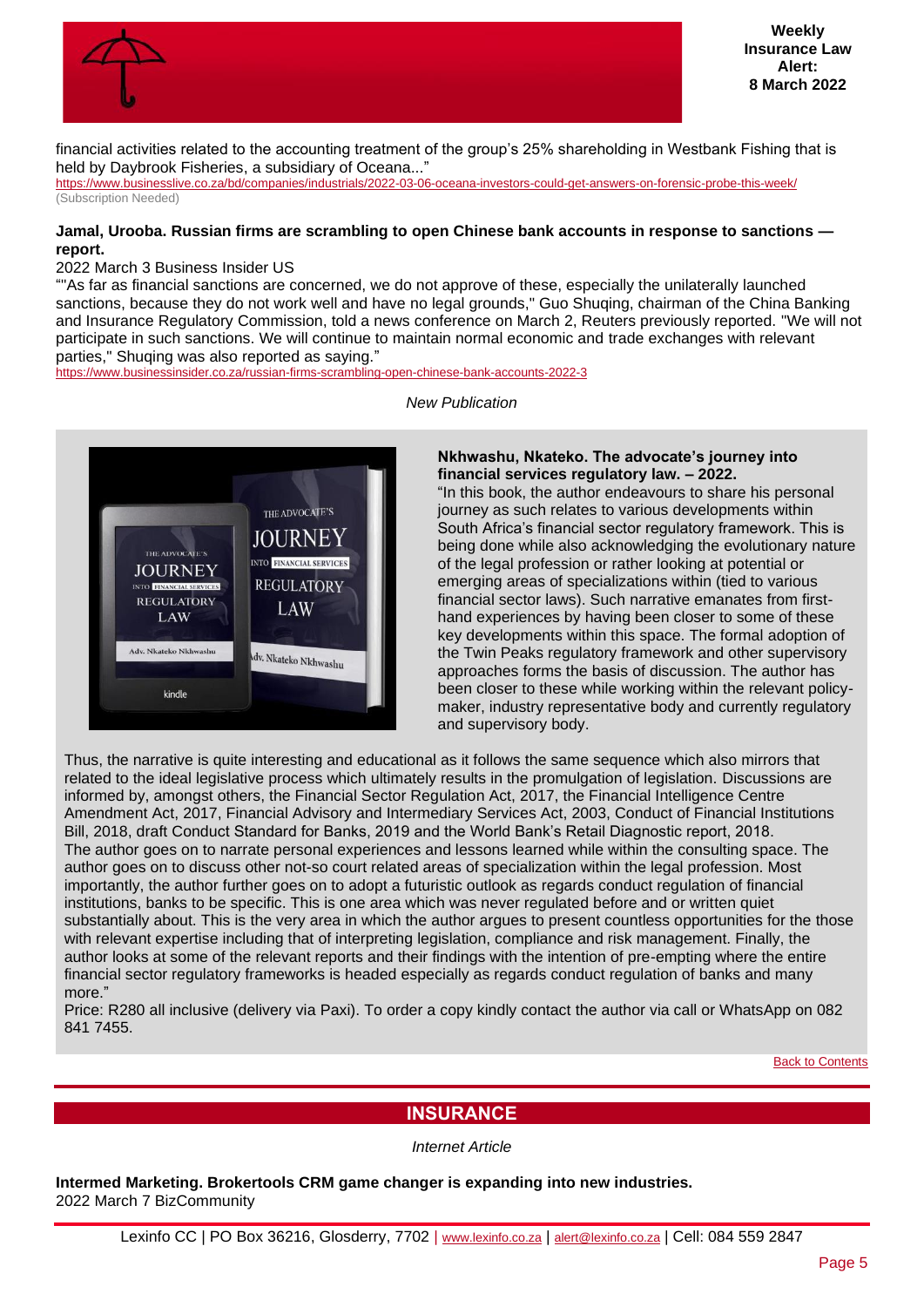

"According to the CTO, Dinesh Copoosamy, this system is the first of its kind and applications were specifically designed for healthcare intermediaries with compliance in mind. FAIS, POPI, CMS and TCF regulatory requirements have been integrated into every step of the advice process. The Brokertools suite of products enables insurance intermediaries, their compliance officers, corporate and individual clients to seamlessly interface via various applications such as compliance, member and employee portals." <https://www.bizcommunity.com/Article/196/1/225715.html>

*Journal Article*

### **Huneberg, Samantha. Promoting financial inclusion in the South African insurance industry: Is insurtech the missing link?**

2022 85(1) Feb Tydskrif vir Hedendaagse Romeins-Hollandse Reg p1

"In this article I shall conceptualise the notions of insurtech, microinsurance, and financial inclusion, and then consider the impact of the recent developments in the regulation of the insurance industry in dealing with these issues. I shall also undertake a brief comparative study of related Indian legislation to assess what measures that jurisdiction has introduced to combat financial exclusion in the insurance industry… Ultimately, in this article | seek to assess whether digital technologies and insurtech may be the missing link in providing access to microinsurance products with the ultimate aim of promoting financial inclusion."

*Media Comment*

#### **'We thought it'd take three years to rebound, it took two' – FNB CEO.**

2022 March 4 Moneyweb

"The banking group has been scaling up its insurance and investment operations to ensure it isn't wholly reliant on transactional revenue and interest income. Already, these contribute R5.6 billion in income annually. This equates to 12% of annual non-interest revenue. It's doubling down on these two areas "given [the] pressure on transactional revenue from increased competition and potential regulatory intervention"."

<span id="page-5-0"></span><https://www.moneyweb.co.za/news/companies-and-deals/we-thought-itd-take-three-years-to-rebound-it-took-two-fnb-ceo/>

**[Back to Contents](#page-0-0)** 

# **INVESTMENTS**

*Media Comment*

#### **Evans, Julia. Mantashe says ANC had 'foresight' to invest in Shell-affiliated Batho-Batho Trust to get R15 million payout.**

2022 March 4 Daily Maverick

"ANC chairperson Gwede Mantashe, who is the country's Energy and Mineral Resources Minister, has defended the ruling party's R15-million donation it received from Batho Batho Trust, which has investments in Shell's exploration business. He said it was a 'dividend' the party received from their long-term investment in the trust." [https://www.dailymaverick.co.za/article/2022-03-04-mantashe-says-anc-had-foresight-to-invest-in-shell-affiliated-batho-batho-trust-to-get-r15](https://www.dailymaverick.co.za/article/2022-03-04-mantashe-says-anc-had-foresight-to-invest-in-shell-affiliated-batho-batho-trust-to-get-r15-million-payout/) [million-payout/](https://www.dailymaverick.co.za/article/2022-03-04-mantashe-says-anc-had-foresight-to-invest-in-shell-affiliated-batho-batho-trust-to-get-r15-million-payout/)

[Back to Contents](#page-0-0)

# **LAND AND PROPERTY LAW**

*Media Comment*

# <span id="page-5-1"></span>**New Property Practitioners Act needs clarity.**

2022 March 6 Bedfordview and Edenvale News

"Property developers will now be known as property practitioners and will have additional compliance requirements…"Included in the new legislation is a much broader and clearer definition of who a property practitioner is, but there is currently debate on whether mortgage or bond originators will fall under the definition. "The PPA defines a property practitioner to be any person including a 'bond broker', but excluding any person contemplated in the definition of 'financial institution' in section one of the Financial Services Board Act (FSBA). The FSBA has since been repealed, and as such the reference to that repealed Act is understood to be a reference to its replacement Act, namely the Financial Sector Regulations Act (FSRA)."

<https://bedfordviewedenvalenews.co.za/488562/new-property-practitioners-act-needs-clarity/>

**[Back to Contents](#page-0-0)**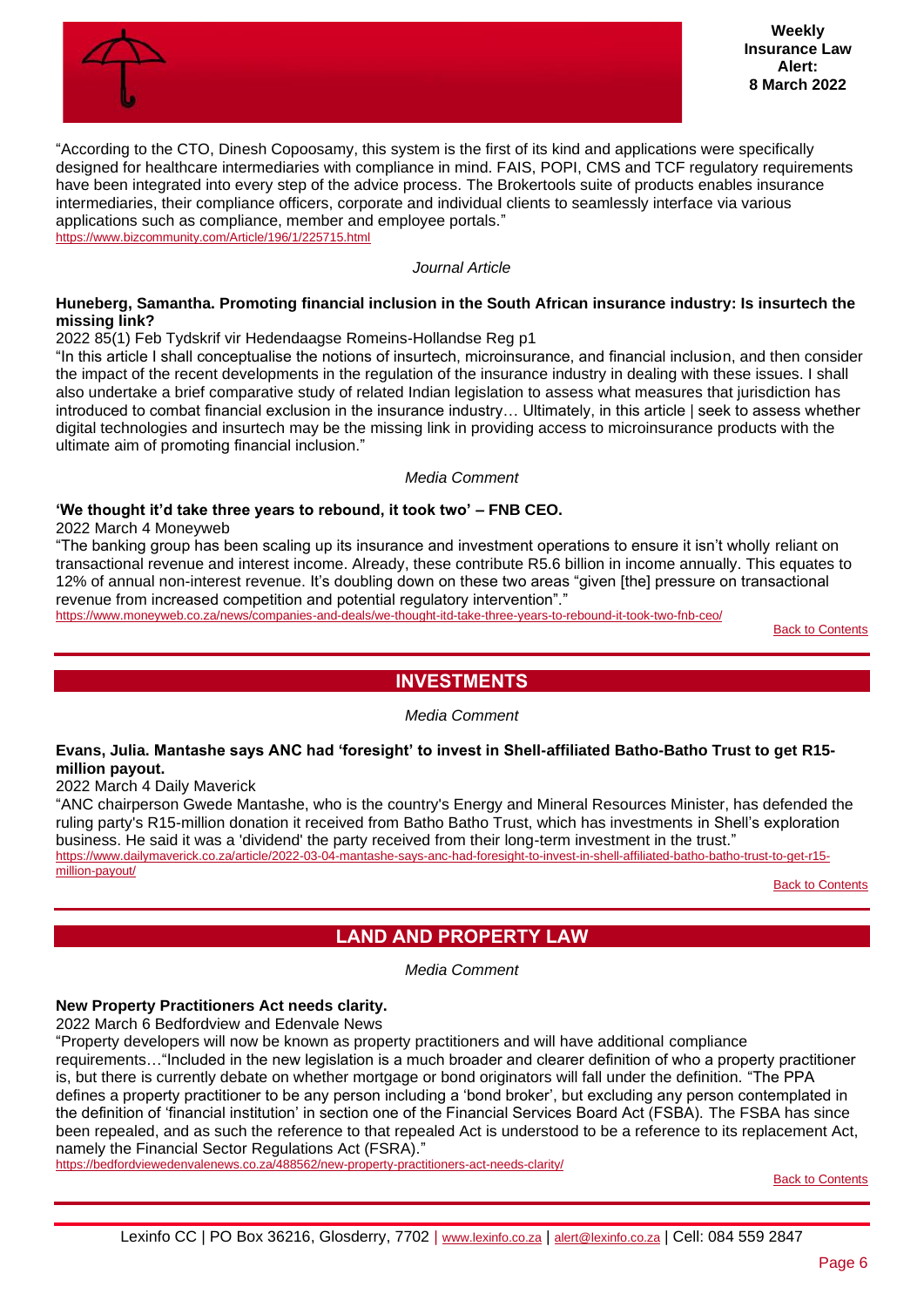

# **LONG-TERM INSURANCE**

*Media Comments*

# <span id="page-6-0"></span>**Gumede, Michelle. 3Sixty group says Prudential Authority did not do its homework.**

2022 March 7 Business Day

"Financial services group 3Sixty Global Solutions Group (3Sixty GSG) has laid into the Prudential Authority (PA), the regulator of financial services firms, for its "desperate" attempt to have the provisional curator of underwriter 3Sixty Life, which it chose itself, removed. 3Sixty GSG welcomed the high court in Johannesburg's dismissal of the application by the PA to have BDO SA's suspended head of actuarial services, Yashoda Ram, removed..." <https://www.businesslive.co.za/bd/companies/financial-services/2022-03-07-3sixty-group-says-prudential-authority-did-not-do-its-homework/> (Subscription Needed)

# **Koka, Mpho. Reserve Bank bid to remove curator for Numsa firm dismissed.**

2022 March 3 Sowetan Live

"The high court in Johannesburg has dismissed an application by the SA Reserve Bank to remove a curator it appointed to take care of the affairs of 3Sixty Life Ltd — a subsidiary of the National Union of Metalworkers of SA investment arm. Last month, the Reserve Bank through the Prudential Authority (PA) sought to remove curator Yashoda Ram after it found out that she did not complete her degree."

<https://www.sowetanlive.co.za/news/south-africa/2022-03-03-reserve-bank-bid-to-remove-curator-for-numsa-firm-dismissed/>

# **Kruger, Adriaan. Cash-strapped municipality fails employees.**

2022 March 4 Moneyweb

"The effects of delays in the payment of pension fund contributions and the non-payment of life cover premiums became evident after two employees of the Maluti-a-Phofung municipality in the Harrismith area of the Free State passed away. Their dependants approached the office of the Pension Fund Adjudicator (PFA) – in two separate complaints – after Sanlam, the pension and provident fund provider, did not pay out the life cover claims… Sanlam cancelled the life insurance that had been part of the pension package – for all of the employees of the municipality – ages ago because the municipality did not pay the risk premiums."

<https://www.moneyweb.co.za/news/south-africa/cash-strapped-municipality-fails-employees/>

# **Numsa rejects reports of factional battles over 3Sixty Life curatorship.**

2022 March 4 The Citizen

"The National Union of Metalworkers of South Africa (Numsa) has dismissed media reports of tension and factional battles within the union emanating from the curatorship of one of its companies. This week, GroundUp and amaBhungane published stories based on-court action by the Reserve Bank's Prudential Authority to place Numsa Investment Corporation (NIC) – owned life insurance company 3Sixty Life, under curatorship." <https://www.citizen.co.za/business/business-news/3040862/numsa-rejects-reports-factional-battles-over-3sixty-life-curatorship/>

# **NUMSA responds to our report.**

2022 Mar 4 GroundUp

"The National Union of Metalworkers of South Africa (NUMSA) has published a statement criticising the reports published by GroundUp and amaBhungane about the role of NUMSA officials in financial transactions at 3Sixty Life, a life insurance company. The National Union of Metalworkers of South Africa (NUMSA) has noted the article published by [James Stent in GroundUp](https://www.groundup.org.za/article/irvin-jims-r40k-birthday-paid-for-by-embattled-life-insurer/) and the article written by [Micah Reddy of amaBhungane.](https://amabhungane.org/stories/220303-numsa-at-war-with-itself/) The articles are making reference to court documents which are being used as part of the application for provisional curatorship of 3Sixty Life." <https://www.groundup.org.za/article/numsa-response-to-our-report/>

# **Political tensions brewing around Numsa Investment Company, Irvin Jim.**

2022 March 3 The Citizen

"Tensions are brewing within the ranks of South Africa's largest union Numsa (National Union of Metalworkers of South Africa). According to a report by amaBhungane, Numsa boss Irvin Jim and his relationship with Numsa Investment Company (NIC) CEO Khandani Msibi is at the heart of growing discontent at the union." <https://www.citizen.co.za/business/business-news/3040300/political-tensions-brewing-around-numsa-investment-company-irvin-jim/>

#### **Reddy, Micah. Numsa at war with itself over investment company.**

2022 March 2 Daily Maverick

"Financial difficulties facing a business owned by the National Union of Metalworkers of South Africa (Numsa) have exposed tensions in the country's largest union. They pit general secretary Irvin Jim against those in the union who question the role of his ally, Numsa Investment Company boss Khandani Msibi." <https://www.dailymaverick.co.za/article/2022-03-02-numsa-at-war-with-itself-over-investment-company/>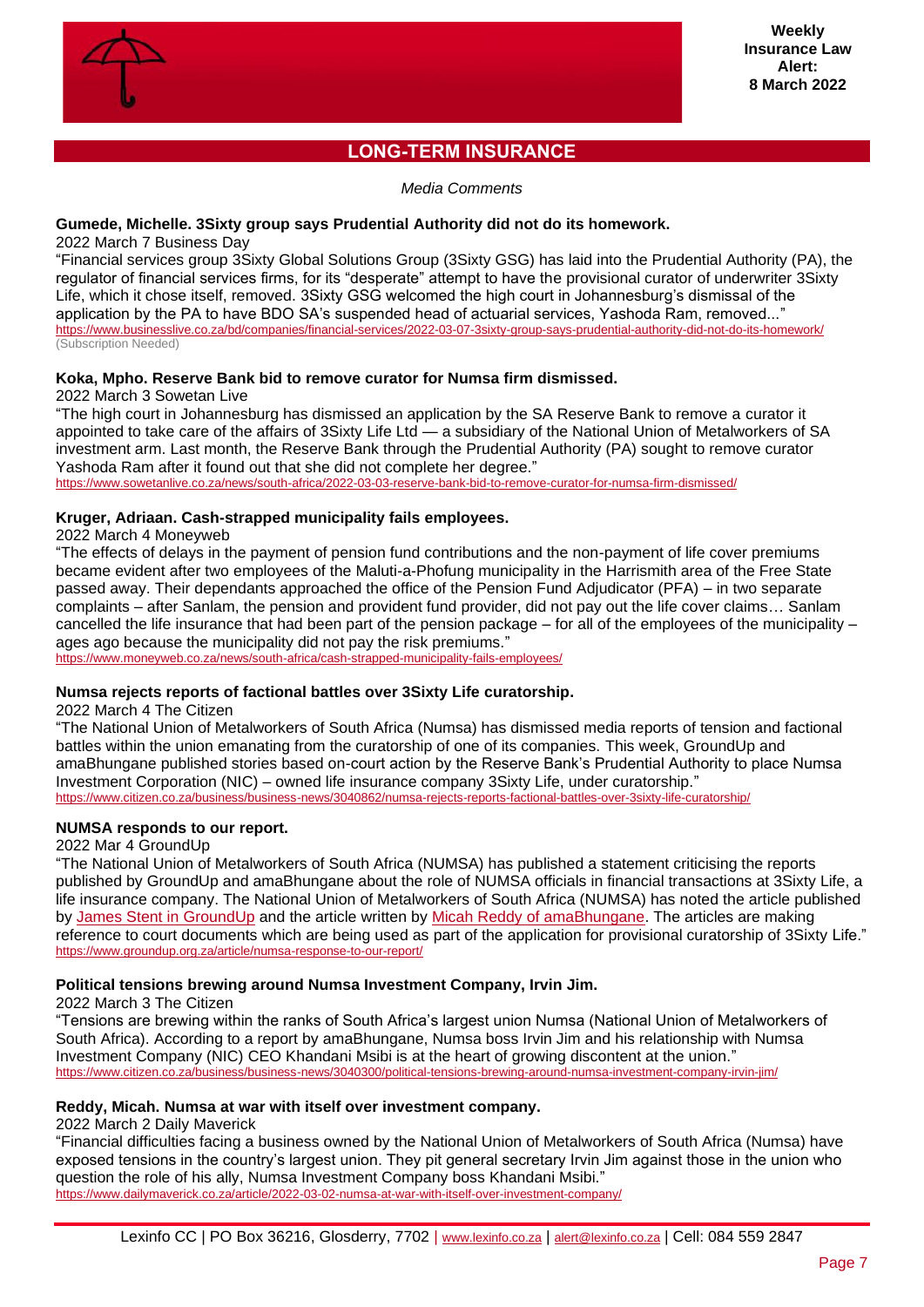

#### **Stent, James. Millions of rands siphoned from NUMSA's insurance company, report shows.** 2022 March 4 GroundUp

"Millions of rands in insurance premiums paid by members of the National Union of Metalworkers of SA (NUMSA) were siphoned from life insurer 3Sixty Life to prop up other NUMSA-owned companies between 2017 and 2019. The Prudential Authority, a financial regulator, placed the insurer under curatorship in December 2021, after a year of operating in an insolvent position. This decision is being challenged by the board of 3Sixty Life, including acting CEO Khandani Msibi."

<span id="page-7-0"></span><https://www.groundup.org.za/article/millions-rands-syphoned-off-from-numsa-insurance-company-report-shows/>

[Back to Contents](#page-0-0)

# **MEDICAL AID / INSURANCE**

# **Council for Medical Schemes**

*Circulars*

# <span id="page-7-1"></span>**Council for Medical Schemes**

- ⎯ Circular 17 of 2022: Notice to medical schemes regarding annual general members' meetings and trustee elections (4 March 2022).
- <https://www.medicalschemes.co.za/download/3617/2022-circulars-current/25341/circular17of2022.pdf> ⎯ Circular 18 of 2022: Statement of cash flows (7 March 2022).
- <span id="page-7-2"></span><https://www.medicalschemes.co.za/download/3617/2022-circulars-current/25359/circular18of2022.pdf>

# **Denel**

#### *Media Comment*

# **Denel confirms access to medical benefit trust funding.**

2022 March 4 Defence Web

"Denel employees and pensioners need not fear benefits from a company medical trust are in jeopardy following a High Court ruling and a ministerial pronouncement to the effect that the beleaguered State-owned company (SOC) will receive just on a billion Rand…It reads, in part, "the High Court granted an order varying the trust deed of the Denel Medical Benefit Trust (DMBT). The court order was obtained on the application of Denel. The order is one requirement for implementation of the alternative offer in the form of individual annuities to beneficiaries"." <https://www.defenceweb.co.za/featured/denel-confirms-access-to-medical-benefit-trust-funding/>

# **Discovery and Ping An Health Insurance**

# *Media Comment*

# <span id="page-7-3"></span>**Visser, Jaco. Discovery's empire building doesn't come cheap.**

2022 March 3 Business Live

"Discovery's Chinese foray has more than a few analysts worried. The sudden slowdown in new business growth at Ping An Health Insurance, in which Discovery holds a 25% stake, unsettled markets last week for the second time in six months..."

<span id="page-7-4"></span><https://www.businesslive.co.za/fm/money-and-investing/2022-03-03-discoverys-empire-building-doesnt-come-cheap/> (Subscription Needed)

#### **National Health Insurance**

*Media Comments*

# **5 new laws planned for South Africa to look out for in the coming months.**

2022 March 4 Business Tech

"South Africa's Parliament is expected to deal with several important pieces of legislation in the coming year, including issues around land expropriation and healthcare…National Health Insurance: Parliament concluded its public hearings on the planned National Health Insurance Bill in February, with consideration of the bill expected to enter the next phase. This includes a study tour to the United Kingdom to examine how its national health insurance system works. The National Health Insurance (NHI) is a health financing system designed to pool funds to provide access to quality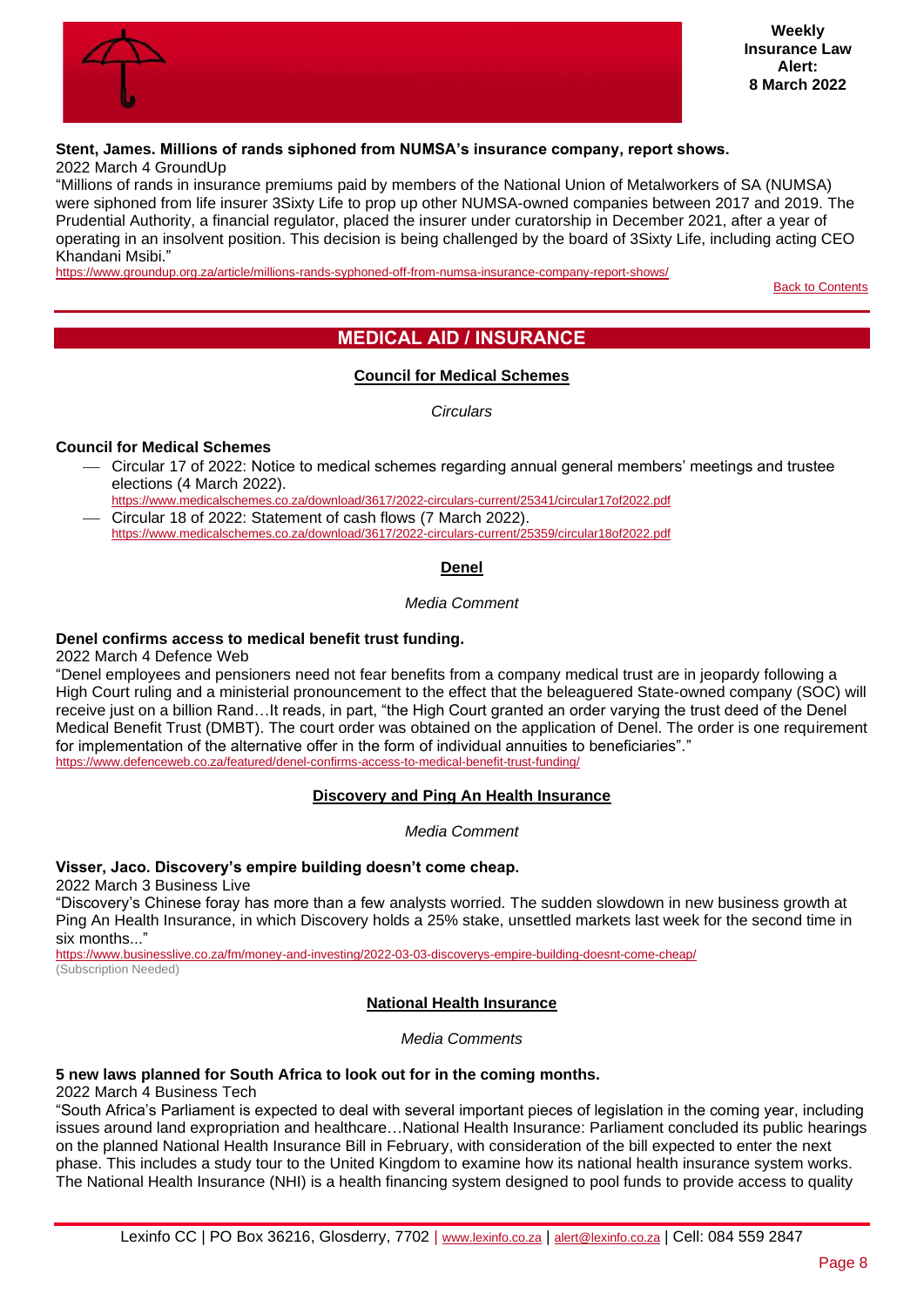

affordable personal health services for all South Africans based on their health needs, irrespective of their socioeconomic status."

<https://businesstech.co.za/news/government/565048/5-new-laws-planned-for-south-africa-to-look-out-for-in-the-coming-months/>

#### **Wild, Stephanie [et.a]. Mixed views and scepticism continue to obstruct pathway of NHI Bill.** 2022 Mar 1 Daily Maverick

"While much has been made of support expressed for the introduction of the National Health Insurance, a closer assessment of presentations on the NHI Bill during parliamentary hearings suggests that a number of concerns still need to be addressed."

<span id="page-8-0"></span><https://www.dailymaverick.co.za/article/2022-03-01-mixed-views-and-scepticism-continue-to-obstruct-pathway-of-nhi-bill/>

**[Back to Contents](#page-0-0)** 

# **PENSION LAW**

# **Denel**

#### *Media Comment*

#### <span id="page-8-1"></span>**Denel confirms access to medical benefit trust funding.**

2022 March 4 Defence Web

"Denel employees and pensioners need not fear benefits from a company medical trust are in jeopardy following a High Court ruling and a ministerial pronouncement to the effect that the beleaguered State-owned company (SOC) will receive just on a billion Rand…It reads, in part, "the High Court granted an order varying the trust deed of the Denel Medical Benefit Trust (DMBT). The court order was obtained on the application of Denel. The order is one requirement for implementation of the alternative offer in the form of individual annuities to beneficiaries"." <https://www.defenceweb.co.za/featured/denel-confirms-access-to-medical-benefit-trust-funding/>

#### **Divorce**

#### *Case*

#### <span id="page-8-2"></span>**BH v CTM (A54 / 2020) [2022] ZAMPMBHC 8 (18 February 2022)**

Divorce action – Appeal against order that pension interest held by defendant be paid to defendant – Appeal against part of order that prescribed date on which pension calculations should commence – Appellant contended that order should have been that 50% of pension interest as at date of divorce should be paid to appellant – No legal basis upon which court ordered that pension interest should be calculated from date of marriage – Appellant was denied fair share of entitlement as she was married in community of property – Upheld. <http://www.saflii.org/za/cases/ZAMPMBHC/2022/8.pdf>

#### **Increase of Benefits**

*Government Gazette*

<span id="page-8-3"></span>**Occupational Diseases in Mines and Works Act 78 of 1973** Increase of pension benefits. GN1839 GG 46000 p194 4Mar2022 <https://bit.ly/3KkPMVr>

#### **Jurisdiction**

*Financial Services Tribunal Decision*

#### <span id="page-8-4"></span>**Hlongwane v Pension Funds Adjudicator and Others (PFA85/2021) (2 March 2022)**

Application for reconsideration of Pension Funds Adjudicator's (PFA) decision dismissing complaint – Jurisdiction of PFA over non-participating employer – Pension Funds Act 24 of 1956, s 30A – Definition of "complaint" in s 1 – Labour matter – Dismissed.

<span id="page-8-5"></span>[https://www.fsca.co.za/Enforcement-Matters/Publications%20and%20Documents/Decision%20-](https://www.fsca.co.za/Enforcement-Matters/Publications%20and%20Documents/Decision%20-%20Erick%20Sibusiso%20Hlongwane%20v%20PFA%20and%20Others.pdf) [%20Erick%20Sibusiso%20Hlongwane%20v%20PFA%20and%20Others.pdf](https://www.fsca.co.za/Enforcement-Matters/Publications%20and%20Documents/Decision%20-%20Erick%20Sibusiso%20Hlongwane%20v%20PFA%20and%20Others.pdf)

#### **Maluti-a-Phofung Municipality**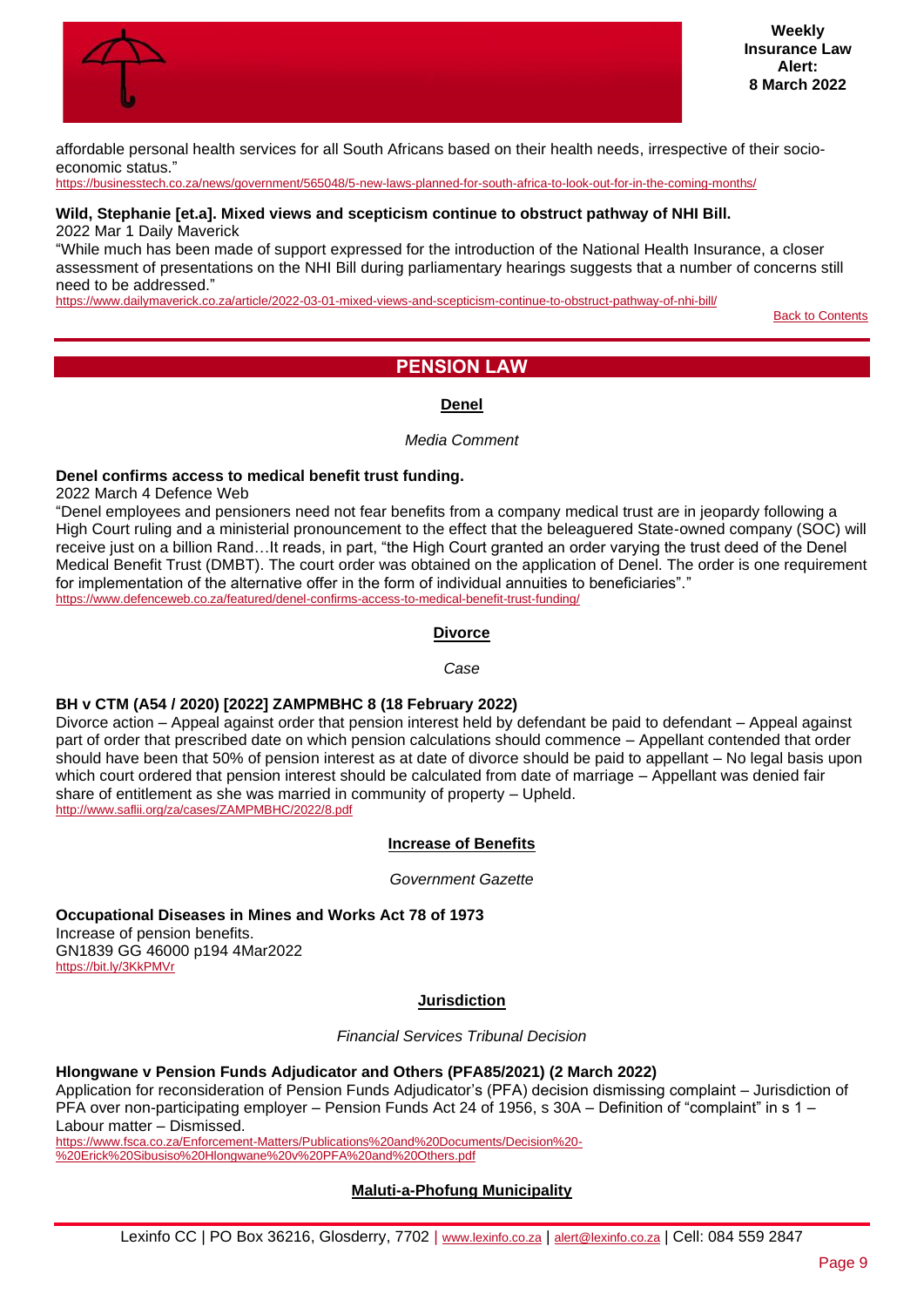

# *Media Comment*

# **Kruger, Adriaan. Cash-strapped municipality fails employees.**

2022 March 4 Moneyweb

"The effects of delays in the payment of pension fund contributions and the non-payment of life cover premiums became evident after two employees of the Maluti-a-Phofung municipality in the Harrismith area of the Free State passed away. Their dependants approached the office of the Pension Fund Adjudicator (PFA) – in two separate complaints – after Sanlam, the pension and provident fund provider, did not pay out the life cover claims… Sanlam cancelled the life insurance that had been part of the pension package – for all of the employees of the municipality – ages ago because the municipality did not pay the risk premiums."

<span id="page-9-0"></span><https://www.moneyweb.co.za/news/south-africa/cash-strapped-municipality-fails-employees/>

#### **Public Protector**

*Report*

**Public Protector of South Africa. Report of the Public Protector in terms of section 182(1)***(b)* **of the Constitution of the Republic of South Africa 1996 and section 8(1) of the Public Protector Act 1994. Report No: 97 of 2021/22: Report on an investigation into allegations of improper conduct and maladministration relating to failure to register Mr Israel Mogoaladi as a member of the provident fund and pay all contributions due on his behalf between 31 July 2014 and 31 March 2016 and pay him for accumulated leave days, by the Masilonyana Local Municipality. 28 February 2022.**

<span id="page-9-1"></span>[http://www.publicprotector.org/sites/default/files/legislation\\_report/Report%2097%20of%202021.22%20\\_%20Mogoaladi%20-](http://www.publicprotector.org/sites/default/files/legislation_report/Report%2097%20of%202021.22%20_%20Mogoaladi%20-%20Masilonyana%20Mun%20%28FB%20adopted%29.pdf) [%20Masilonyana%20Mun%20%28FB%20adopted%29.pdf](http://www.publicprotector.org/sites/default/files/legislation_report/Report%2097%20of%202021.22%20_%20Mogoaladi%20-%20Masilonyana%20Mun%20%28FB%20adopted%29.pdf)

# **Public Servants Wage Increases**

*Case*

**National Education Health and Allied Workers Union v Minister of Public Service and Administration and Others; South African Democratic Teachers Union and Others v Department of Public Service and Administration and Others; Public Servants Association and Others v Minister of Public Service and Administration and Others; National Union of Public Service and Allied Workers Union v Minister of Public Service and Administration and Others (CCT 21/21, 28/21, 29/21, 44/21) [2022] ZACC 6 (28 February 2022)** Constitution, s 213, s 215 and s 216 – Public Service Regulations, Reg 78 and 79 – Collective bargaining – Leave to appeal granted – Clause of collective agreement invalid and unlawful – Appeal dismissed. Judgment: [http://www.saflii.org.za/za/cases/ZACC/2022/6.pdf.](http://www.saflii.org.za/za/cases/ZACC/2022/6.pdf) Media summary[: http://www.saflii.org.za/za/cases/ZACC/2022/6media.pdf](http://www.saflii.org.za/za/cases/ZACC/2022/6media.pdf)

# *Media Comment*

# **Malatswane, Phumzile. ConCourt deals civil servants a blow.**

2022 March 2 Sowetan Live

"A huge blow was dealt to SA's 1.2-million public servants when the Constitutional Court decided to uphold the finance minister's decision not to grant government workers their annual increase since 2018…What is more detrimental with this case is that for the past two years there have been no increase on the government pension fund. It means workers were earning a salary that in not pensionable. The government pension fund contribution is also stagnant." <https://www.sowetanlive.co.za/opinion/letters/2022-03-02-concourt-deals-civil-servants-a-blow/>

#### **Taxation**

*Internet Article*

# <span id="page-9-2"></span>**Lancefield, Victoria and Lobban, Thomas. Budget shows SA expats remain top priority for Sars.**

2022 March 7 Moneyweb

"The third key area – the treatment of pension funds of non-residents – has already been in place since March 1, 2021. South Africans who have ceased their tax residency are still able withdraw their retirement funds (or any other SA policy) in full from South Africa, if they can show an unbroken period of three years as a tax non-resident." <https://www.moneyweb.co.za/mymoney/moneyweb-tax/budget2022-south-african-expats-remain-top-priority-for-sars/>

[Back to Contents](#page-0-0)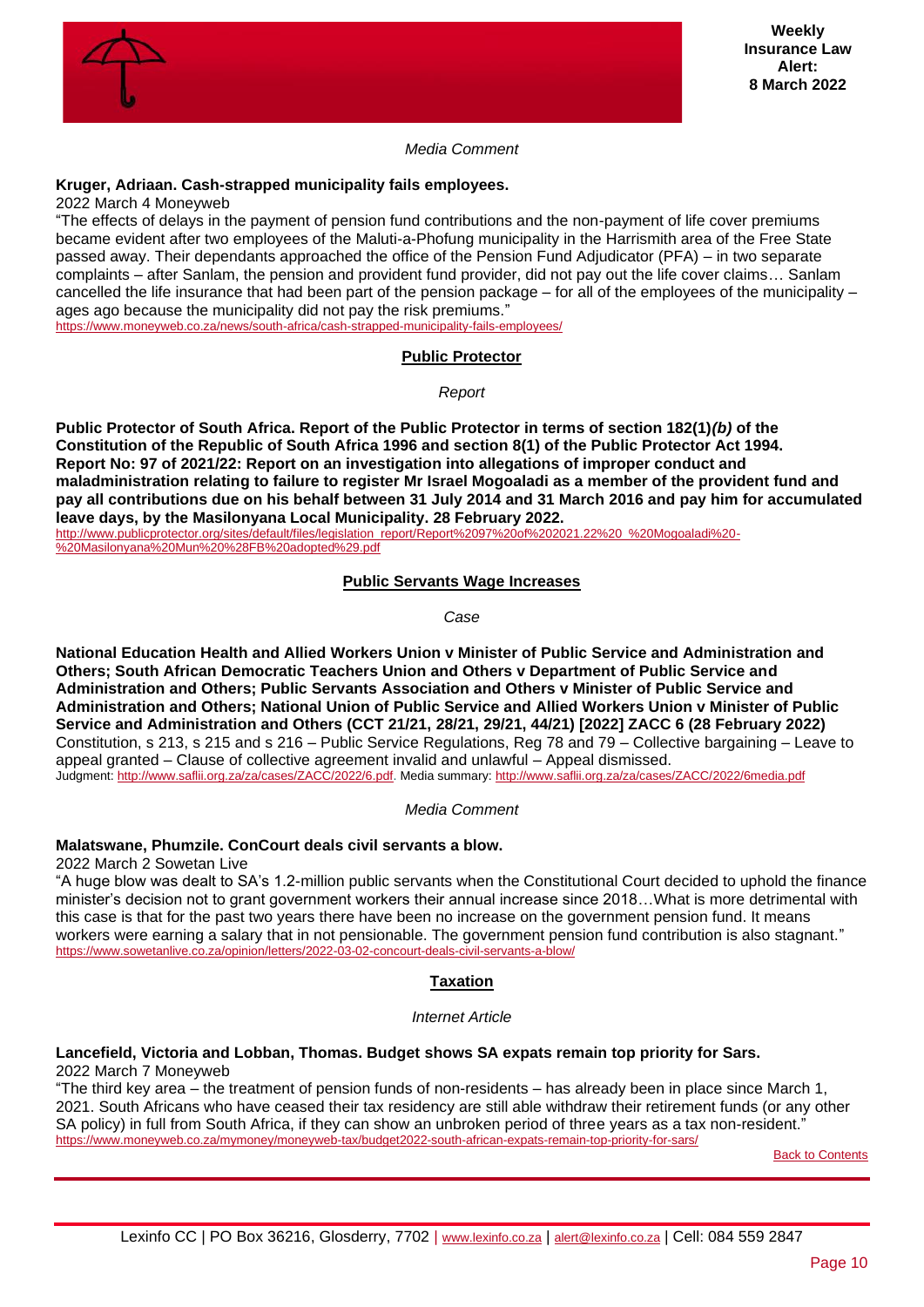

# **PERSONAL INJURY**

*Law Firm Article*

# <span id="page-10-0"></span>**Bracher, Patrick. Insurance contamination exclusion upheld as unambiguous and properly located in policy (US).**

2022 Mar 3 Financial Institutions Legal Snapshot

"Faced with an unambiguous lead contamination exclusion, a damages claimant, alleging personal injury to a child from ingesting lead from the paint in a rented property, unsuccessfully contended that the exclusion was unenforceable because it was allegedly hidden 30 pages into the policy."

[https://www.financialinstitutionslegalsnapshot.com/2022/03/insurance-contamination-exclusion-upheld-as-unambiguous-and-properly-located-in](https://www.financialinstitutionslegalsnapshot.com/2022/03/insurance-contamination-exclusion-upheld-as-unambiguous-and-properly-located-in-policy/)[policy/](https://www.financialinstitutionslegalsnapshot.com/2022/03/insurance-contamination-exclusion-upheld-as-unambiguous-and-properly-located-in-policy/)

**[Back to Contents](#page-0-0)** 

# **ROAD ACCIDENT FUND**

*Case*

# <span id="page-10-1"></span>**Van Pletzen v Road Accident Fund (5610/2018) [2022] ZAFSHC 21 (10 February 2022)**

Claim for damages arising from injuries sustained in motor vehicle accident – Determination of quantum of past and future loss of earnings – Discrepancies in plaintiff's evidence casting doubt on contention that, in addition to pension, he had another stream of income generated through chauffeur business and has been unable to work – Claim for damages relating to past and future loss of earnings dismissed – Plaintiff awarded R360 000.00 in respect of general damages.

<http://www.saflii.org/za/cases/ZAFSHC/2022/21.pdf>

*Journal Article*

# **Van Staden, Marius. When is the obvious not so obvious? A discussion on regs 2(1)(b) and 2(2) of the Road Accident Fund Regulations.**

2022 Mar De Rebus p17

"In *[Legal Practitioners Indemnity Insurance Fund NPC v The Minister of Transport and The Road Accident Fund](https://lpiif.co.za/wp-content/uploads/2021/06/LP-INDEMNITY-INSURANCE-FUND-NPC-V-MINISTER-OF-TRANSPORT-ANOTHER-_-CASE-NO.-26286.2020.pdf)* (GP) [\(unreported case no 26286/2020, 21-6-2021\)…](https://lpiif.co.za/wp-content/uploads/2021/06/LP-INDEMNITY-INSURANCE-FUND-NPC-V-MINISTER-OF-TRANSPORT-ANOTHER-_-CASE-NO.-26286.2020.pdf) the Gauteng Division of the High Court declared the provisions of regs 2(1)*(b)* and 2(2) of the Road Accident Fund Regulations, 2008… to be inconsistent with the Constitution and invalid, as well as, to the extent that the regulations relate to minors and persons under curatorship, be set aside. The court also declared that s 23(2) of the Act is to be read as 'including minors and persons under curatorship who claim in terms of s 17(1)*(b)* of the Act'… In this article the fundamental reasoning contained in the judgment, will be discussed, and an answer to the question will be proposed."

<https://www.derebus.org.za/when-is-the-obvious-not-so-obvious-a-discussion-on-regs-21b-and-22-of-the-road-accident-fund-regulations/>

*Law Firm Article*

#### **Wood, Deanne. Demerits en voyage: AARTO's 'iron fist' jab at road traffic offenders and its insurance implications.**

2022 Mar 1 Fasken

"The Administrative Adjudication of Road Traffic Offences Act (AARTO) and the AARTO Amendment Act, have sought to introduce a controversial demerit system… Assuming that provincial government proceeds with a demerit system, there are a few important points to note from an insurance perspective." <https://www.fasken.com/en/knowledge/2022/03/demerits-en-voyage>

*Media Comments*

# **Broughton, Tania. High Court cautions curators against "cultural imperialism".**

2022 March 4 GroundUp

"The High Court has cautioned curators bonis not to act imperially and assume they know better when managing the affairs of people entrusted to them. The case involved a woman with a lack of formal education who had a R2.2-million payout after a road accident. She had been presumed incapable of managing such a large estate and her financial choices were disparaged. The judge criticised the curator for not understanding the social context of how she chose to spend her money."

<https://www.groundup.org.za/article/high-court-cautions-curators-against-cultural-imperialism/>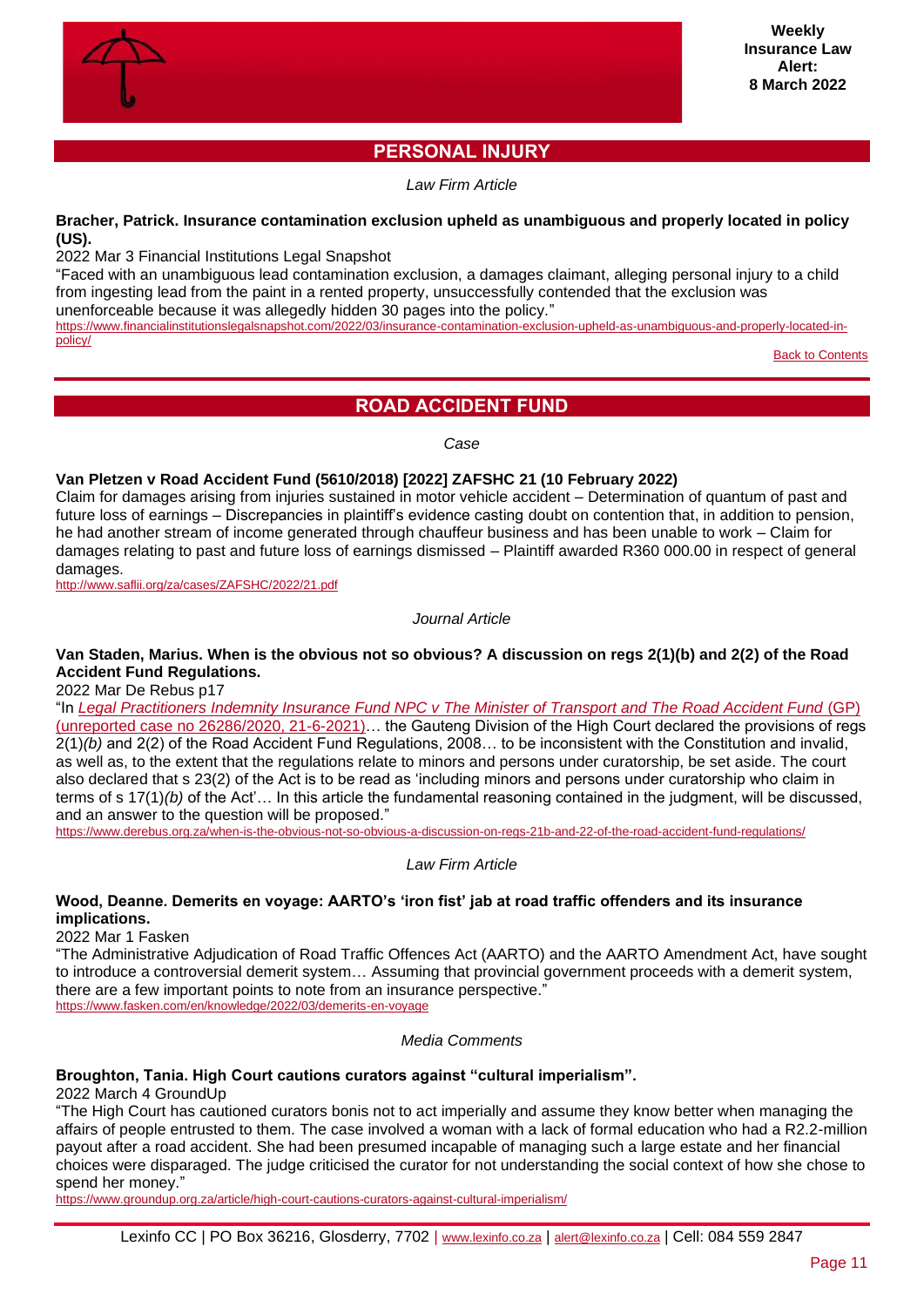

# **Cokayne, Roy. RAF making great strides in its turnaround strategy, claims chair.**

#### 2022 March 7 Moneyweb

"The Road Accident Fund (RAF), which has been technically insolvent since 1981, has made great strides towards addressing its legacy challenges in the two financial years since the launch of its five-year turnaround strategy. This is the view of RAF chair Thembelihle Msibi, who said on Friday that this includes the significant reduction in administrative costs in the fund's 2020/21 financial year, particularly the more than 40% reduction in legal costs to R3.9 billion from R7 billion in the 2018/2019 financial year."

<https://www.moneyweb.co.za/news/south-africa/raf-making-great-strides-in-its-turnaround-strategy-claims-chair/>

#### **Government developing new road accident rules in South Africa.**

2022 March 4 Business Tech

"The government is developing new policies to restructure the existing Road Accident Fund (RAF) scheme and how money is paid out… The compensation is to provide relief to those whose livelihoods have been disrupted, or lives lost as a consequence of a crash on the country's roads, said transport minister Fikile Mbalula in a media briefing on Friday (4 March). However, Mbalula noted that the fund has experienced significant fiscal problems in recent years due to costly litigation battles, steep administration costs, and the high number of accidents seen on the country's roads."

<https://businesstech.co.za/news/motoring/565144/government-developing-new-road-accident-rules-in-south-africa/>

#### **Makhafola, Getrude. Law firms on warpath against RAF over new payment system.**

2022 March 4 The Citizen

"The law firms that were used to rake in billions in Road Accident Fund claims are up in arms against the new payment mechanism implemented to improve finances and stop corruption, the entity said on Friday. The entity seeks to pay claimants directly through the Road Accident Benefit Scheme Bill (RABS) that is before Parliament's portfolio committee on transport. The new processes haven't been well received by the law firms that lodge claims on behalf of road accident victims."

<https://www.citizen.co.za/news/3041007/law-firms-on-warpath-against-raf-over-new-payment-system/>

#### **Nkosi, Ntombi. RAF names and shames law firms that milked it to the tune of billions but paid out little.** 2022 March 7 IOL News

"The Road Accident Fund (RAF) has named law firms that have over the years made a fortune from the entity while poor people who had been injured in accidents get little or no compensation. CEO of the RAF Collins Letsoalo said they were serious about turning around the entity. saying the agency wanted to prioritise victims to be compensated on time."

[https://www.iol.co.za/news/politics/raf-names-and-shames-law-firms-that-milked-it-to-the-tune-of-billions-but-paid-out-little-6a3bd3b7-da2b-4d6a-](https://www.iol.co.za/news/politics/raf-names-and-shames-law-firms-that-milked-it-to-the-tune-of-billions-but-paid-out-little-6a3bd3b7-da2b-4d6a-898f-23d4a991b5c1)[898f-23d4a991b5c1](https://www.iol.co.za/news/politics/raf-names-and-shames-law-firms-that-milked-it-to-the-tune-of-billions-but-paid-out-little-6a3bd3b7-da2b-4d6a-898f-23d4a991b5c1)

# **Watch | RAF denies hiding over R300bn debt.**

2022 March 4 eNCA

"The Road Accident Fund (RAF) says it respects and will cooperate with the Auditor-General. This is despite a legal battle over its annual audit. It intends to ask the court to review the audit and set it aside. While the report has not been released, court proceedings show the RAF has liabilities of over R300bn. The fund denies this, saying it only amounts to about R30bn."

<span id="page-11-0"></span><https://www.enca.com/news/raf-denies-hiding-r300bn-debt>

[Back to Contents](#page-0-0)

# **SHORT TERM INSURANCE**

*Bulletin*

**South African Insurance Association. Promoting a trusted and sustainable non-life insurance industry for South Africa. 5 March 2022.**

<https://www.saia.co.za/index.php?id=2288>

*Internet Articles*

**PSG Insure. Prestigious wine auction highlights need for specialist insurance for consumable investment assets.** 2022 March 1 FA News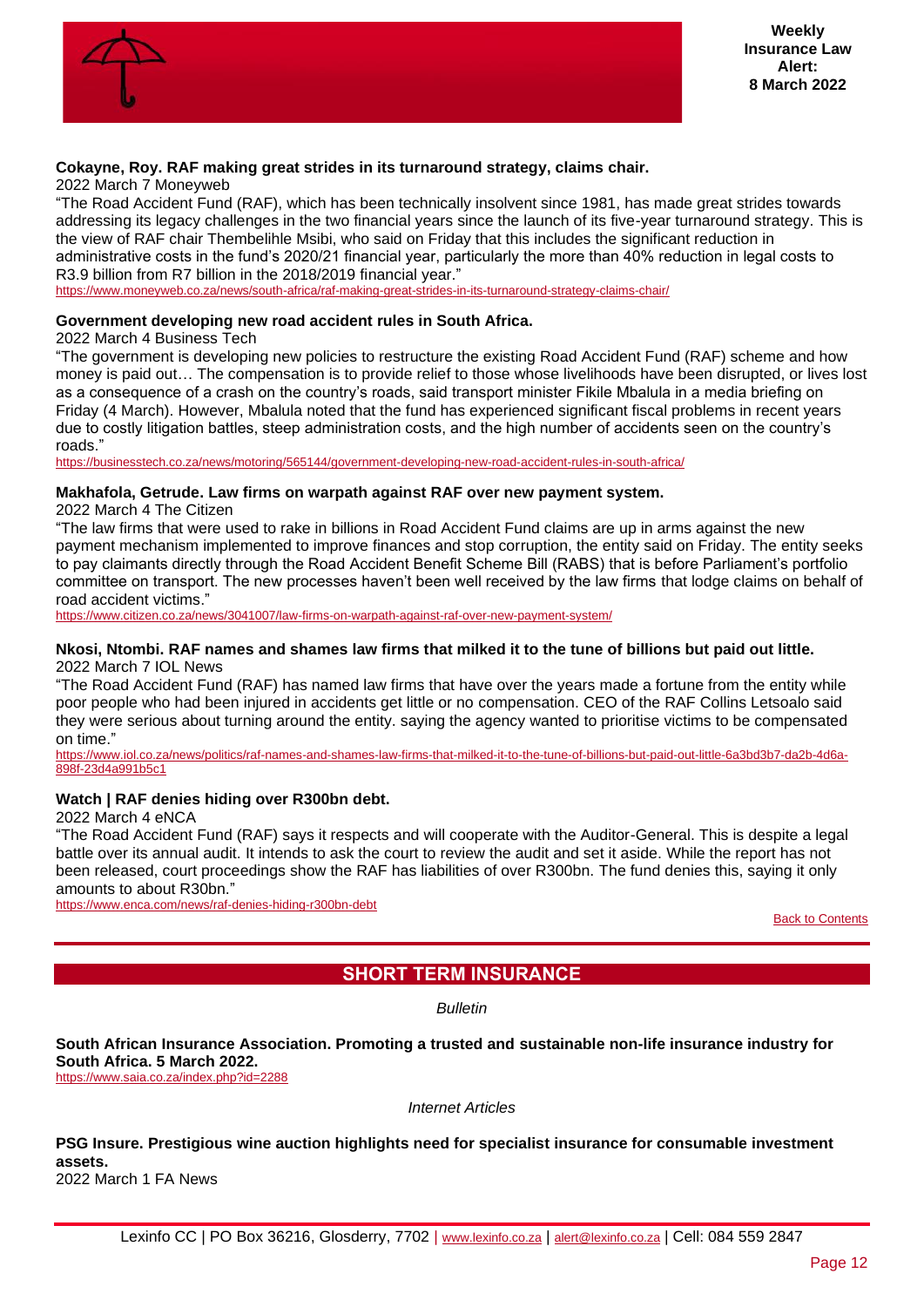

"Bertus Visser, Chief Executive of Distribution at PSG Insure, advises: "It is of particular importance that these types of consumable alternative assets be counted as part of an individual's accumulated wealth, and to protect the assets accordingly."…Visser elaborates on his point by way of an example. A former Officer of Regulatory Policy tells the story of a man who insured his collection of expensive cigars against fire damage. He then proceeded to smoke all the cigars and put in an insurance claim for fire cover. The insurer rejected the claim, but because the wording of the policy did not preclude smoking the cigars as a form of fire damage, the man was able to sue the insurer successfully and won the case. However, when the man withdrew the payout, the insurer went on to sue him for multiple cases of arson."

[https://www.fanews.co.za/article/short-term-insurance/15/general/1217/prestigious-wine-auction-highlights-need-for-specialist-insurance-for](https://www.fanews.co.za/article/short-term-insurance/15/general/1217/prestigious-wine-auction-highlights-need-for-specialist-insurance-for-consumable-investment-assets/33980)[consumable-investment-assets/33980](https://www.fanews.co.za/article/short-term-insurance/15/general/1217/prestigious-wine-auction-highlights-need-for-specialist-insurance-for-consumable-investment-assets/33980)

#### **Your questions answered.**

2022 March 3 IOL News

"In regard to your alarm, if a burglary takes place during load shedding and it states in your insurance policy that you are a client of an armed response company, it is your responsibility to ensure that the alarm remains functional and connected to the alarm company. For the alarm to remain operational during load shedding, you will have to install a back-up battery. It's important to regularly check the batteries to ensure they are charged and functional at all times. All policy conditions must be adhered to for an insurance claim to be considered."

<https://www.iol.co.za/personal-finance/my-money/your-questions-answered-fd375998-df92-4ffd-93fd-be8a6de2e418>

#### *Media Comments*

### **Magubeni, Coceka. Court blocks tender award.**

2022 March 7 Sunday World

"The Joburg High Court has ordered the Emfuleni local municipality to re-advertise the multimillion-rand tender it awarded to Kunene Makopo Risk Solutions without following the tender process. Emfuleni was taken to court by Opulentia Insurance Services, a company that had been providing insurance services to the municipality for the past 18 months."

<https://sundayworld.co.za/politics/court-blocks-tender-award/>

#### **Maromo, Jonisayi. Johannesburg police arrest a man who opened robbery case, then changed his story.** 2022 March 2 IOL News

""The suspect opened a false case of cellphone theft. He alleged that he was robbed of his cellphone, a Huawei Blush Gold Nova 8, worth R11 000, at corner Albert and Main Street, on the February 28, 2022, at 6.30am," said Johannesburg Central police spokesperson Captain Xoli Mbele. .."He then changed his story and told the police he was robbed at the corner Marshall and Eloff Street…Preliminary investigations by the police have since revealed that the 28-year-old opened a similar case of cellphone theft last year, in November, and claimed from his insurance." [https://www.iol.co.za/news/south-africa/gauteng/johannesburg-police-arrest-a-man-who-opened-robbery-case-then-changed-his-story-fafdd862-](https://www.iol.co.za/news/south-africa/gauteng/johannesburg-police-arrest-a-man-who-opened-robbery-case-then-changed-his-story-fafdd862-762d-46e6-a345-30e361724a8e) [762d-46e6-a345-30e361724a8e](https://www.iol.co.za/news/south-africa/gauteng/johannesburg-police-arrest-a-man-who-opened-robbery-case-then-changed-his-story-fafdd862-762d-46e6-a345-30e361724a8e)

*Opinion*

#### **Maggs, Jeremy. When nitpicking consumers get a lemon from the Advertising Regulatory Board.** 2022 March 3 Daily Maverick

"Anjse du Plessis, who took Dotsure Pet Insurance to task for a television commercial that saw a dog licking its owner in what I imagine was a gesture of canine gratitude now that it has comprehensive cover. A nasty dose of biliary is always just a walkie away. She went straight for the jugular, claiming: "Such an action was unacceptable when there exists the possibility of the transfer of diseases and sickness, and even death, as the result of receiving a lick to the face by a dog." Then, with Trumpian logic, she says this was taking place when there is an "awareness of Covid"." <https://www.dailymaverick.co.za/opinionista/2022-03-03-when-nitpicking-consumers-get-a-lemon-from-the-advertising-regulatory-board/>

**[Back to Contents](#page-0-0)** 

# **SOCIAL GRANTS**

*Media Comments*

# <span id="page-12-0"></span>**Joseph, Raymond. Network of corruption exposed in Lottery probe.**

2022 March 3 GroundUp

"SIU says it has already identified R300 million in misappropriated grants…Key findings of the investigation so far were: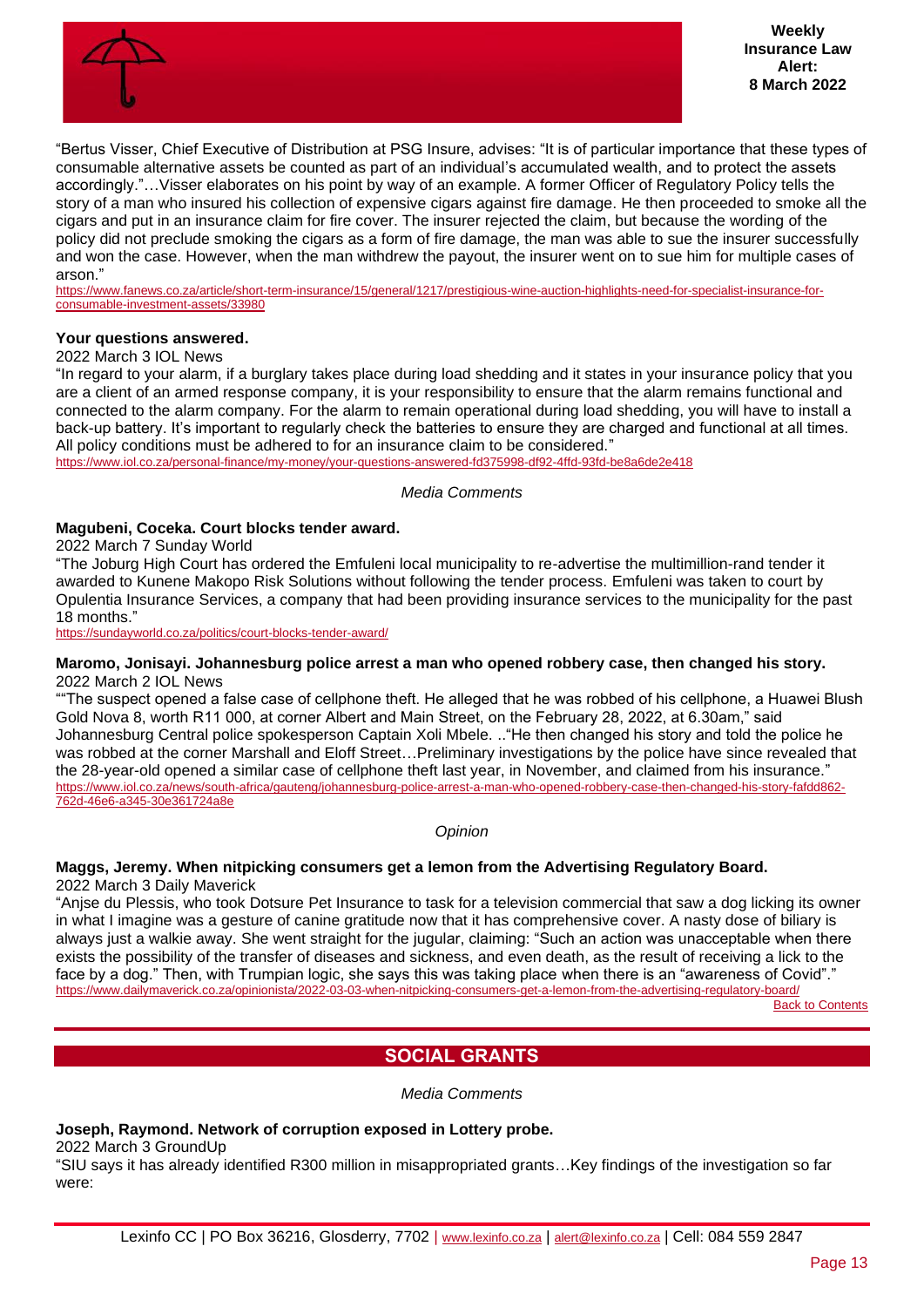

- Identifying the modus operandi used to syphon money from the NLC through various non-profit organisations and non-profit companies;
- "Collusion" between NLC officials and non-profit companies;
- "Collusion" between some board members and non-profit companies;
- Abuse of non-profit companies, including the hijacking of dormant ones;
- Ineffective auditing of projects:
- Maladministration in the approval of grants; and
- Abuse of the NLC's proactive funding process, which the SIU believed should be reviewed."

<https://www.groundup.org.za/article/network-corruption-exposed-in-lottery-corruption-probe/>

#### **Mahlaka, Ray. Bosasa's spending and shopping spree – corrupt state contracts worth over R2bn and bribes exceeding R75m.**

# 2022 March 2 Daily Maverick

"Bosasa targeted the Department of Correctional Services and public entities including the South African Post Office and Airports Company South Africa, enabling it to benefit handsomely from unlawful state contracts…For example, in order to win security contracts at Sapo's pay points (including those that process social grants to beneficiaries), Bosasa paid for protection services to senior Sapo former executives. These executives included Siviwe Mapisa, the former head of Sapo's security (and brother of Nosiviwe Mapisa-Nqakula, the National Assembly Speaker), and Maanda Manyatshe, the former Sapo CEO."

[https://www.dailymaverick.co.za/article/2022-03-02-bosasas-spending-and-shopping-spree-corrupt-state-contracts-worth-over-r2bn-and-bribes](https://www.dailymaverick.co.za/article/2022-03-02-bosasas-spending-and-shopping-spree-corrupt-state-contracts-worth-over-r2bn-and-bribes-exceeding-r75m/)[exceeding-r75m/](https://www.dailymaverick.co.za/article/2022-03-02-bosasas-spending-and-shopping-spree-corrupt-state-contracts-worth-over-r2bn-and-bribes-exceeding-r75m/)

# **Makhafola, Getrude. Sassa clerk in hot water for faking lover's disability, pocketing R140k in grants.**

2022 March 4 The Citizen

"The state is seeking to recoup R140,000 from an administrative clerk at the SA Social Security Agency (Sassa) after she fraudulently registered a disability grant for her lover nine years ago. An investigation was carried out by Public Protector Busisiwe Mkhwebane after an anonymous complaint was lodged with her office in 2019." <https://www.citizen.co.za/news/south-africa/government/3040820/sassa-clerk-in-hot-water-over-r140k-grant-fraud-4-march-2022/>

#### **'Mother of four' charged with defrauding Sassa out of child grant cash.**

2022 March 4 Times Live

"A woman who allegedly duped the SA Social Security Agency (Sassa) into paying her four child support grants over a period of 13 years has been arrested and charged with fraud in the Eastern Cape. Suthukazi Buqili, 50, appeared in the Mthatha specialised commercial crimes court on Thursday. "It is alleged that in 2002, Buqili applied for four child birth certificates from the department of home affairs and succeeded. Then she proceeded to Sassa to apply for child support grants which were also successful," said Hawks spokesperson Warrant Officer Bonnie Nxumalo." <https://www.timeslive.co.za/news/south-africa/2022-03-04-mother-of-four-charged-with-defrauding-sassa-out-of-child-grant-cash/>

[Back to Contents](#page-0-0)

# **TAXATION**

#### *Internet Articles*

# <span id="page-13-0"></span>**Lancefield, Victoria and Lobban, Thomas. Budget shows SA expats remain top priority for Sars.**

2022 March 7 Moneyweb

"The third key area – the treatment of pension funds of non-residents – has already been in place since March 1, 2021. South Africans who have ceased their tax residency are still able withdraw their retirement funds (or any other SA policy) in full from South Africa, if they can show an unbroken period of three years as a tax non-resident." <https://www.moneyweb.co.za/mymoney/moneyweb-tax/budget2022-south-african-expats-remain-top-priority-for-sars/>

# **Tax Consulting SA. Hell hath no fury like a tax collector scorned.**

#### 2022 March 3 FA News

"It is clear from Finance Minister Enoch Godongwana's 2022 Budget Speech is that SARS will strongly enforce the law against wealthy taxpayers…A major benefit of relief sought through the VDP, is that it covers all tax types (income tax, employees' taxes such as Pay-as-You-Earn, Unemployment Insurance Fund contributions and the Skills Development Levy, as well as Value-Added-Tax). The only taxes that are not covered are customs and excise duties." <https://www.fanews.co.za/article/tax/16/tax/1016/hell-hath-no-fury-like-a-tax-collector-scorned/33998>

[Back to Contents](#page-0-0)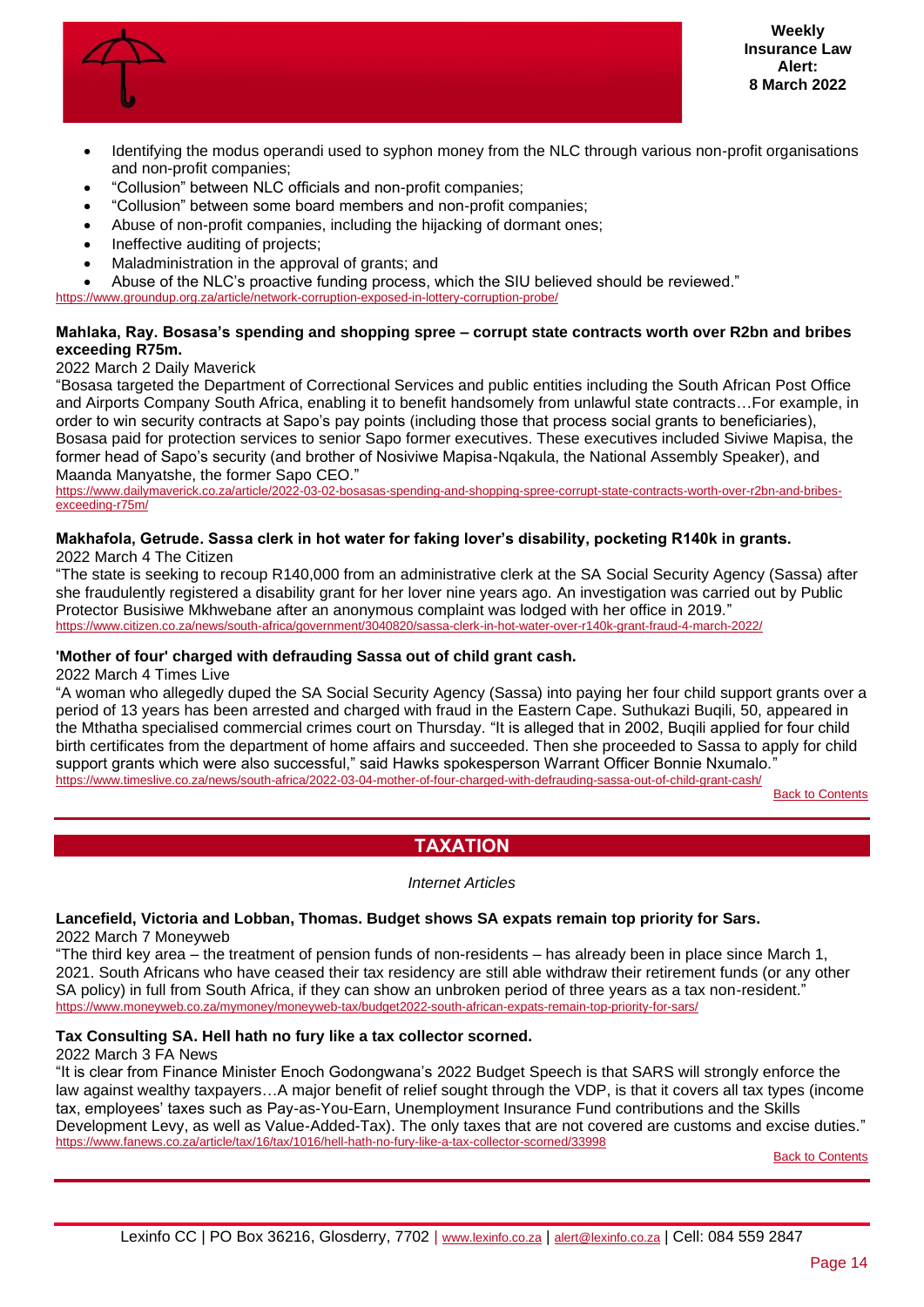

# **TERROR FINANCING**

*Opinion* 

# <span id="page-14-0"></span>**SA in danger of being grey-listed for terror financing.**

2022 March 4 Business Live

"Alarms raised by the global money-laundering and terrorist-financing watchdog about the gaping weaknesses in SA's system of combating these activities were substantiated this week. Four alleged SA-based, Islamic extremist organisers were sanctioned by the US for financially facilitating terrorist activities in the continent from this country. It is an indictment of our law-enforcement agencies that it was left to the US to identify and sanction the four rather than this being done here. The US treasury department's Office of Foreign Assets Control designated the four as financial facilitators of Islamic State of Iraq and Syria (Isis) and Isis-Mozambique (Isis-M), both groups regarded by the US as terrorist organisations..."

<https://www.businesslive.co.za/bd/opinion/editorials/2022-03-04-editorial-sa-in-danger-of-being-grey-listed-for-terror-financing/> (Subscription Needed)

[Back to Contents](#page-0-0)

# **UNEMPLOYMENT INSURANCE**

*Internet Article*

# <span id="page-14-1"></span>**Tax Consulting SA. Hell hath no fury like a tax collector scorned.**

2022 March 3 FA News

"It is clear from Finance Minister Enoch Godongwana's 2022 Budget Speech is that SARS will strongly enforce the law against wealthy taxpayers…A major benefit of relief sought through the VDP, is that it covers all tax types (income tax, employees' taxes such as Pay-as-You-Earn, Unemployment Insurance Fund contributions and the Skills Development Levy, as well as Value-Added-Tax). The only taxes that are not covered are customs and excise duties." <https://www.fanews.co.za/article/tax/16/tax/1016/hell-hath-no-fury-like-a-tax-collector-scorned/33998>

# *Media Comments*

# **64 contravention notices issued to non-complying establishments in Limpopo.**

2022 Mar 4 EB News Daily

"Several establishments in Limpopo have been found to be non-compliant with labour legislation following mega blitz inspections by the Department of Employment and Labour in the province. The mega blitz inspections started on Monday this week focusing on the hospitality, road freight and logistics sectors. The inspections are expected to conclude today… The department said the inspections uncovered noncompliance in as far as the Occupational Health and Safety Act, Basic Conditions of Employment Act, Unemployment Insurance Act and Compensation for Occupational Injuries and Diseases Act."

<https://www.ebnewsdaily.co.za/2022/03/64-contravention-notices-issued-to-non-complying-establishments-in-limpopo.html>

# **Shipalana, Tintswalo. R3.2 billion Ters paid in Limpopo.**

2022 March 3 Letaba Herald

"The Department of Employment and Labour has paid R3.2 billion in Temporary Employment Relief scheme (Ters) funds in Limpopo so far. Out of the R40 billion budget for the scheme which was effective from March 2020, a total of R66 billion has been paid in the last 20 months nationwide. In the period between April 2021 and January 2022, R1.5 billion has been paid in the province."

<span id="page-14-2"></span><https://letabaherald.co.za/110268/r3-2-billion-ters-paid-in-limpopo/>

**[Back to Contents](#page-0-0)** 

# **VEHICLE INSURANCE**

*Internet Article*

#### **9 Tips for booking a car for your next trip.**

2022 March 3 Africa.com

"Before completing the booking, ensure you understand the different insurance options and pick the one most appropriate for your needs. Most car rentals will include a Collision Damage Waiver (CDW) as part of the full cost of the booking. This means that, although you will be subject to any excess payments in the event of a crash or accident, the company cannot charge you more than the excess specified. You can also opt for a Loss Damage Waiver, which